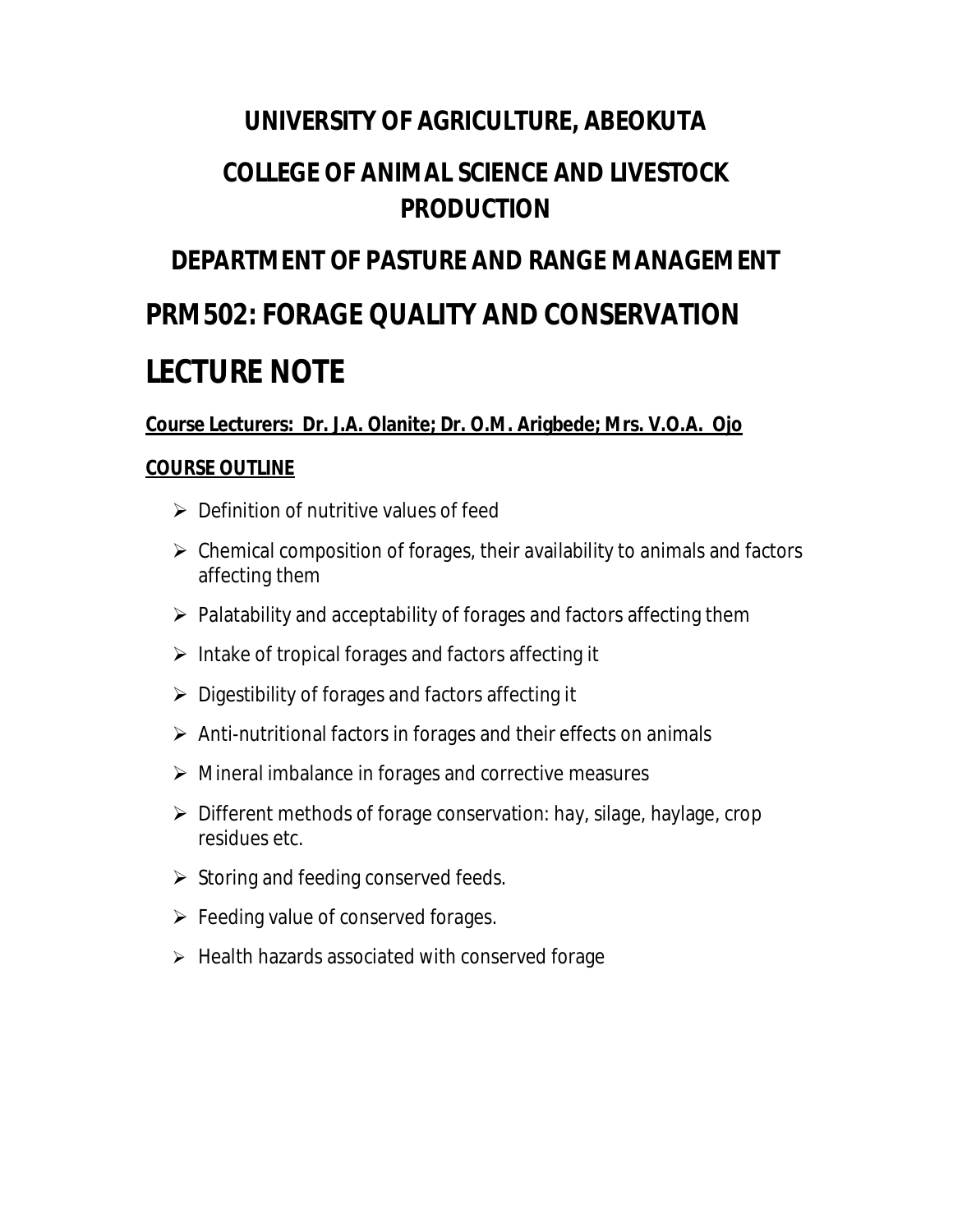#### **Grasses as feed for ruminant animals**

The natural feed of the herbivorous animals is forage and for most of the year this forms all or most of the feed of ruminants.

Grasslands/Forage plants may be classified into two main groups as follows.

- (a) Herbaceous plants
- (b) Woody plants

Among the herbaceous plants, two groups are important as sources of forage. These are:

**Grasses:** They make up the bulk of the plants found in many mixtures of natural vegetation used as forage. They also supply the bulk of the energy content of forages.

**Legumes:** because these have relatively high nitrogen content in the vegetative matter and their ability to fix atmospheric nitrogen.

Grasses and legumes are found in the various vegetations that constitutes the grazing resource or sources of feed for ruminant animals.

These vegetations are commonly referred to as grasslands which may be divided into two main groups:

Natural grasslands which are not cultivated and managed in any form of deliberate human intervention. This is generally referred to as **natural pasture.**

Cultivated grassland which are cultivated and managed generally referred to as **cultivated, planted or sown pasture.**

Cultivated grassland may also be sub-divided into permanent and temporary pastures. The latter form part of a rotation of crop whereas permanent pastures is intended to remain as grassland indefinitely. Natural pastures normally include a large number of species of grass, legumes, herbs, shrubs etc whereas cultivated grasslands may consist of single species or mixtures of relatively small numbers of species.

# **Growth pattern of Grasses**

In tropical climates, soil temperature is high enough to permit the growth of grasses throughout the year, but such growth is commonly restricted by insufficient moisture supply for definite periods of the year. The climate is characterized by clearly defined wet and dry seasons but grass growth is very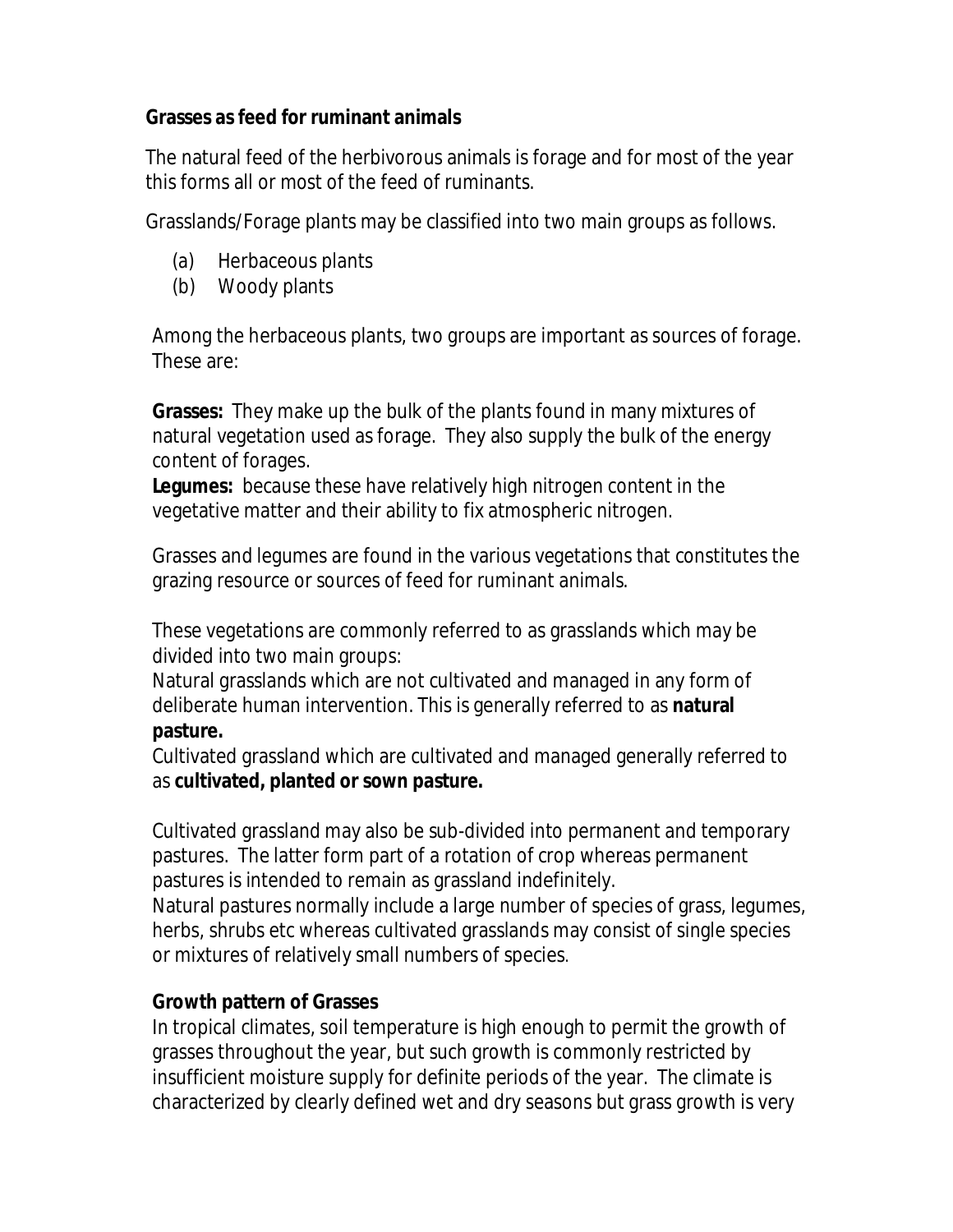rapid during the wet season and as the soil dries up towards the dry season, the herbage matures and dies, leaving a feed resource that is some time described as 'standing hay'. In cold and temperate climates grasses start to grow in the spring when the soil temperature reach 4 to  $6^{\circ}$ c. There is a rapid production of leaf followed by an increase in the growth of the stem leading to the ultimate emergence of the flowering head and finally to the formation of seed.

The rate at which grasses grow is dependent upon climate, available nutrients in the soil and the amount of leaf on the plant which intercepts light. Immediately after harvesting, there is a period of slow re-growth followed by an accelerated rate and finally a period of decreasing growth as the herbage matures. As grass swards increase in leaf area, the photosynthetic capacity of successive newly expanded leaves is progressively reduced because of the increasing shade in which they develop. The rate at which re-growth occurs depends upon the maturity of the crop at the time of harvesting. If the grass is young and leafy it recovers more quickly and starts re-growth earlier than when mature herbage is harvested.

#### **Definition of Forage Quality or Feed Value**

Animal performance depends on an inter-relationship between a number of factors both internal and external to the animal itself. The interrelation is shown in the scheme below.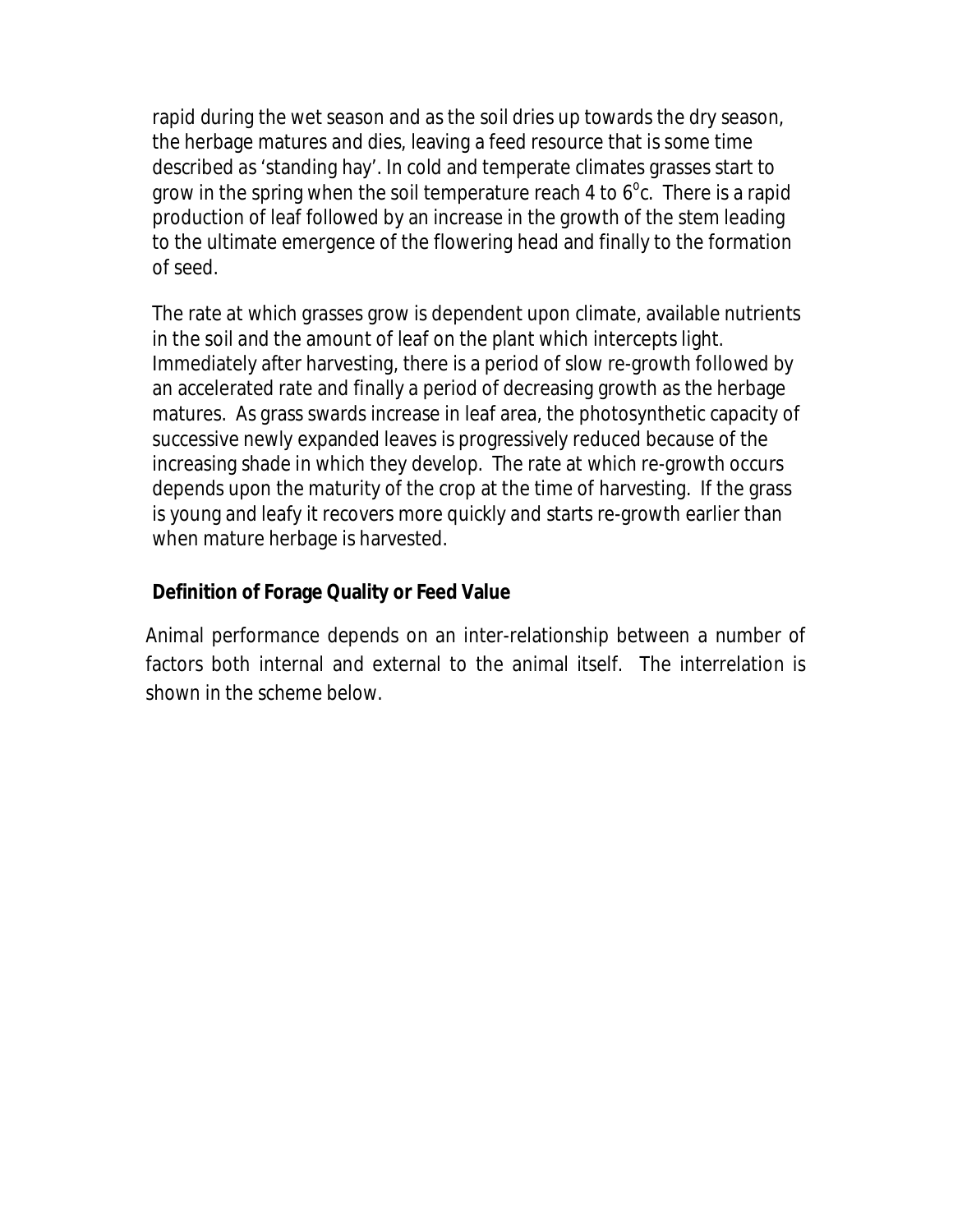

**Schematic relationships between different aspects of nutritive value which influence animal performance**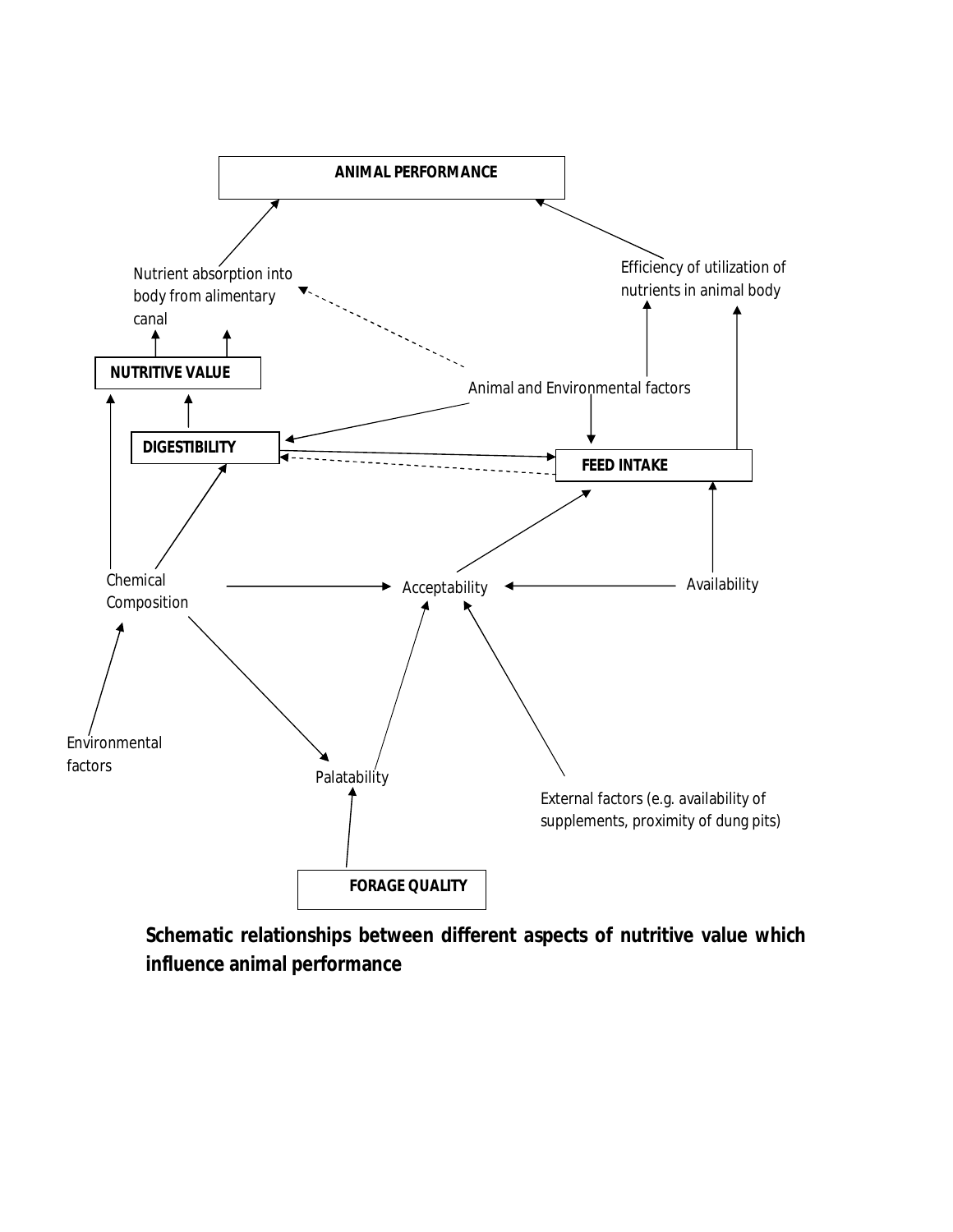As shown in the scheme above, **nutritive value, digestibility** and **feed intake** are the main factors which determine animal performance.

These three factors are, in turn, influenced by a number of other factors related to both the animal (e.g. species, physiological status, age, grazing experience, management, etc) and the forage (species, stage of growth/maturity, management, season, location, etc).

Taken together, these three main factors define what is called FORAGE QUALITY. Chemical composition and digestibility are often linked to the term nutritive value, which describes the amount and types of nutrients that the animal can derive from the feed.

#### **CHEMICAL COMPOSITION OF FORAGES**

Herbages contain a variety of chemical constituents which serve as nutrients for herbivores. Some nutrients are sources while others satisfy specific requirements in the body of the animal.

The chemical composition of the dry matter of pasture grass is very variable for instance the crude protein (CP) content may range from as little as 30g/kg (i.e. 3%) in very mature herbages to over 300g/kg (or 30%) in young heavily fertilized grass.

The fibre content is inversely related to the crude protein content, and the acid detergent fibre may range from 200 to over 450g/kg (20-45%) in very mature tropical grasses.

The moisture content is of particular importance when a crop is being harvested for conservation. It is very high in very young material, always in the range of 750 – 780g/kg (75-78%), and falls as the forage matures to about 650g/kg. Weather condition is a major determinant of moisture content.

According to Van Soest (1967) the chemical component of forages can be broadly divided into cell wall constituents (CWC) and cell contents (CC) or into digestible and indigestible or poorly digestible fractions.

The CC is generally highly digestible and the CWC (commonly referred to as fibre) is either indigestible or poorly digestible. The CC is soluble in neutral detergent while the CWC are only partially soluble in acid detergent. Associations of soluble carbohydrates, starch, organic acids, cellulose and hemicellulose together with lipids (fats) contribute to the energy content of forages. Proteins, vitamins and minerals provide essential components of animal diet and are required in an appropriate balance if animals are to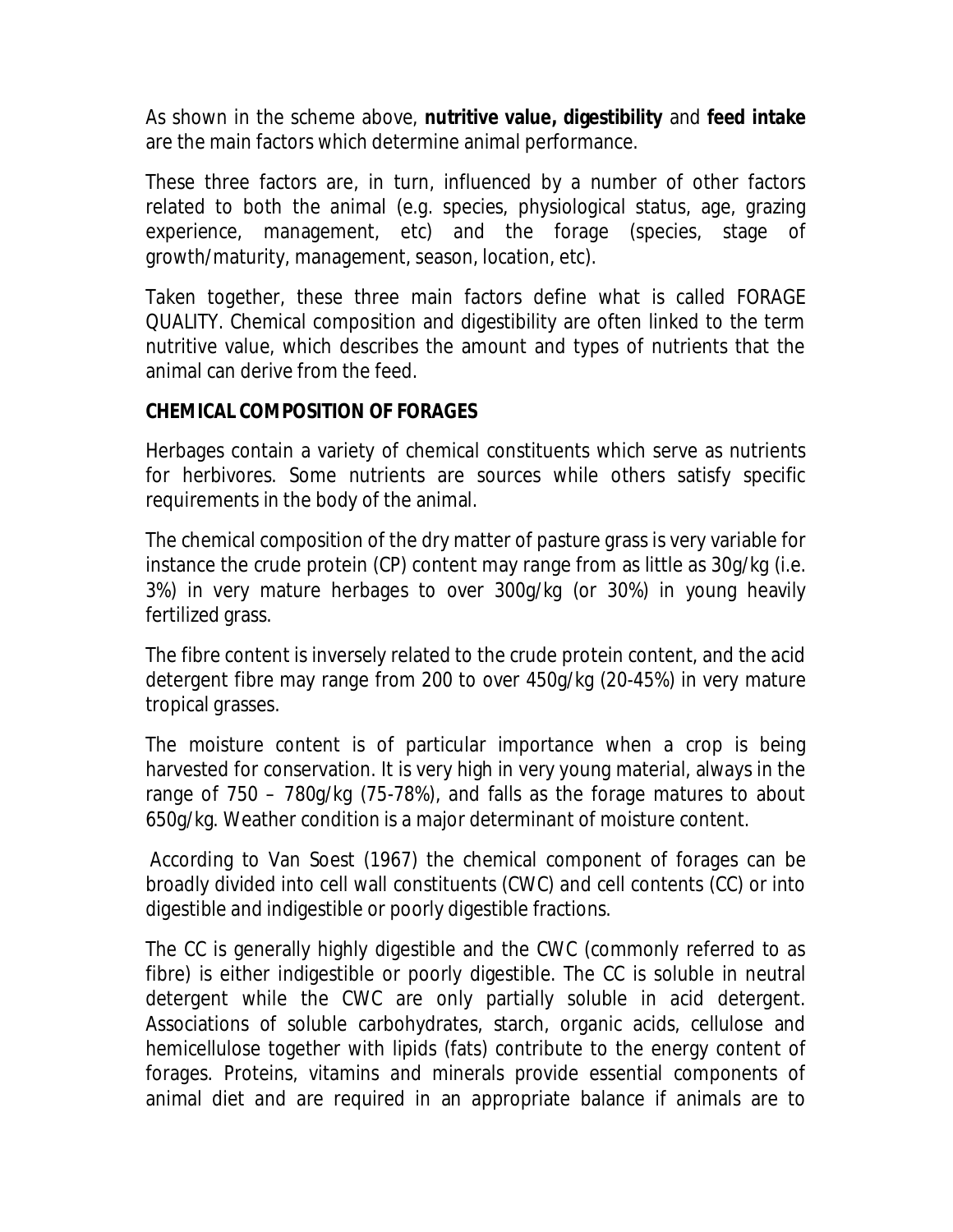perform optimally. Forage plants may also contain anti-quality factors such as tannins, or even poisonous constituents which may affect animal performance.

#### **Proteins**

Protein is often the constituent which most limits the performance on animals on pasture. Crude protein (CP) comprises natural proteins (i.e. part of the plant tissue constituents) as well as non-protein constituents (NPN). CP is estimated by multiplying the nitrogen (N) content of the forage by a factor of 6.25.

This provides only a gross estimate which does not distinguish between the protein needs of the micro-flora in the rumen and protein available for absorption in the lower digestive tract, or the quality or origin of the protein.

The protein requirement varies according to species of animals, age, and the physiological functions of the animal (e.g. lactating, young, pregnant etc). Generally, the minimum protein requirement of ruminants is between 7 and 8 % but high producing animals require levels approaching 13% to 14% and where the protein levels is lower than the minimum requirement, protein needs to be supplemented.

The CP contents vary widely among forage plants but in all species and in all seasons, it declines with increasing age of the forage. N-fertilizer application will normally increase the CP concentration in forages, but much of this may be in the form of NPN which is of little value to the animal and may in fact be harmful and cause nitrate poisoning. Animals should therefore be kept off Nfertilized areas for about three weeks following top dressing.

#### **Minerals**

A comprehensive mineral need of livestock is given in tables presented by National Research Council (1984, 1985).

Phosphorus is generally in short supply in most of the tropics for most of the year. Supplementation with P is therefore often recommended throughout the year on many types of pasture. When selective grazing is allowed to fully operate as in a continuous grazing system, P intake is never constrained as animals select the young shoots of plants which contain higher proportion of P than other plant parts.

Other important minerals for good performance of livestock are Na, Ca, K, Mg, S, Zn, Co, Cu, Mn, Mo, I, Se. The concentration of the minerals in forages is determined to a large extent by the maturity of the material. Mineral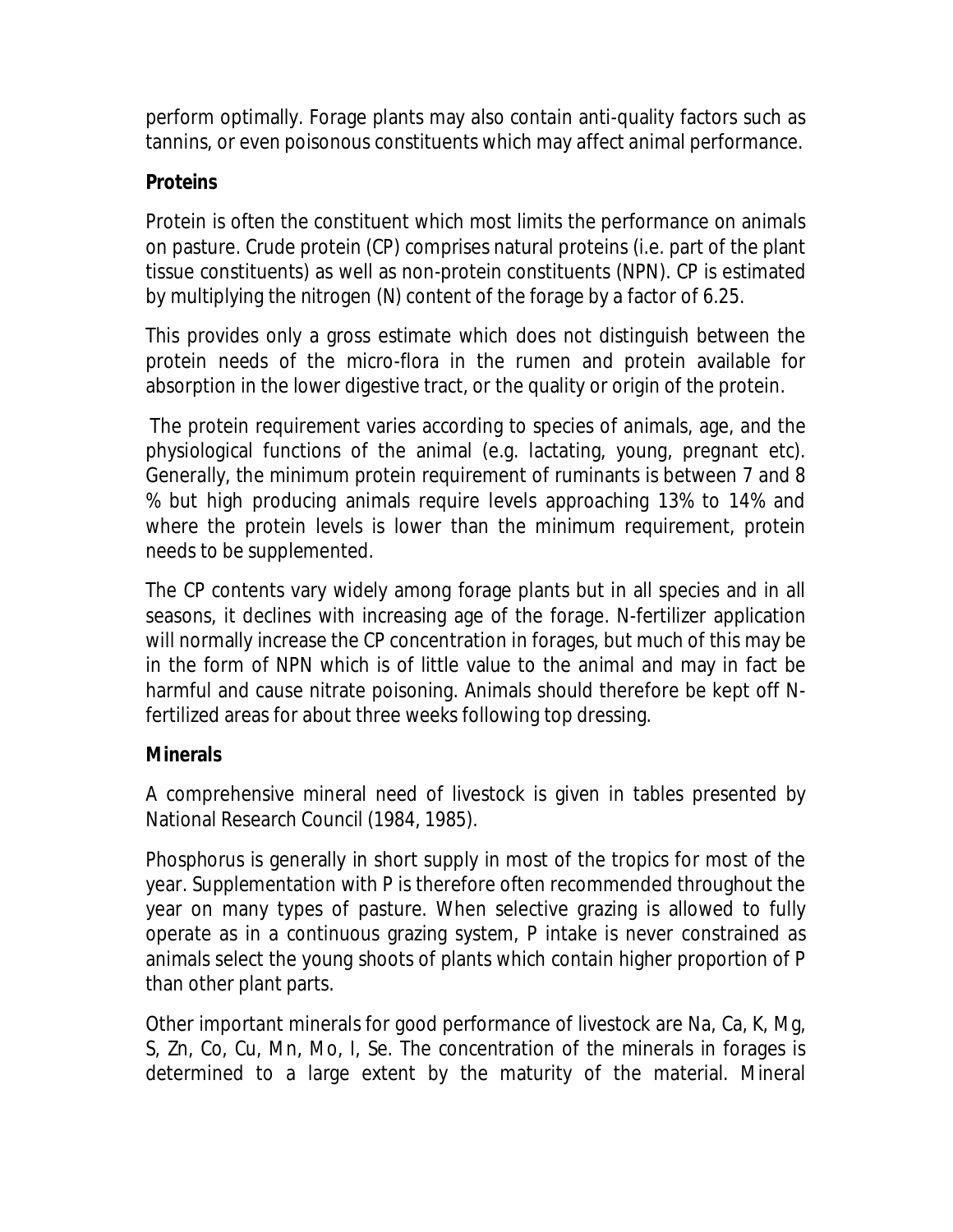concentration declines with age and is also influenced by soil type, soil nutrient levels and seasonal conditions.

# **Structural Constituents (Cell wall or fibre)**

The structural constituents of plant materials include polysaccharides, lignin and some proteins. The constituents can be divided into matrix polysaccharides (including hemicellulose and pectin) and fibre polysaccharides (cellulose, lignin, and proteins). All these components have been termed fibre and may be incompletely or variably digested by the animal.

The stems of most forage have larger proportion of polysaccharides and lignin than the leaves. This proportion increases with maturity in both tropical and temperate forage species. Tropical species appear to have greater cellulose content and a higher hemicellulose: cellulose ratio than temperate species. During digestion, once lignin has been removed, the polysaccharides of the cell wall become more readily digestible.

The lignin in plant fibre however resists microbial enzyme attack in the rumen and thus reduces digestibility through its linkage with specific points on the polysaccharide chains and it prevents physical attachment of rumen bacteria to plant cell walls.

# **Vitamins**

These are another group of essential chemical constituents, but are required only in small amounts. The most important of them is vitamin A which is usually well provided for in green forages and well cured leafy hay.

# **Anti-quality and toxic substances**

The final group of chemicals that are found in forages are toxic substances. Certain legumes (e.g. Lucerne and clover) contain substances which cause bloats. Others contain tannins which reduce the digestibility if forage.

# **Palatability and Acceptability**

Palatability is broadly defined as the relish with which a particular specie or plant part is consumed by the animal. It can also be explained as those factors of the feed itself which determine the absolute attractiveness of the feed to the animal.

Acceptability on the other hand can be defined as the attractiveness of the feed to the animal as determined by the factors of the forage and the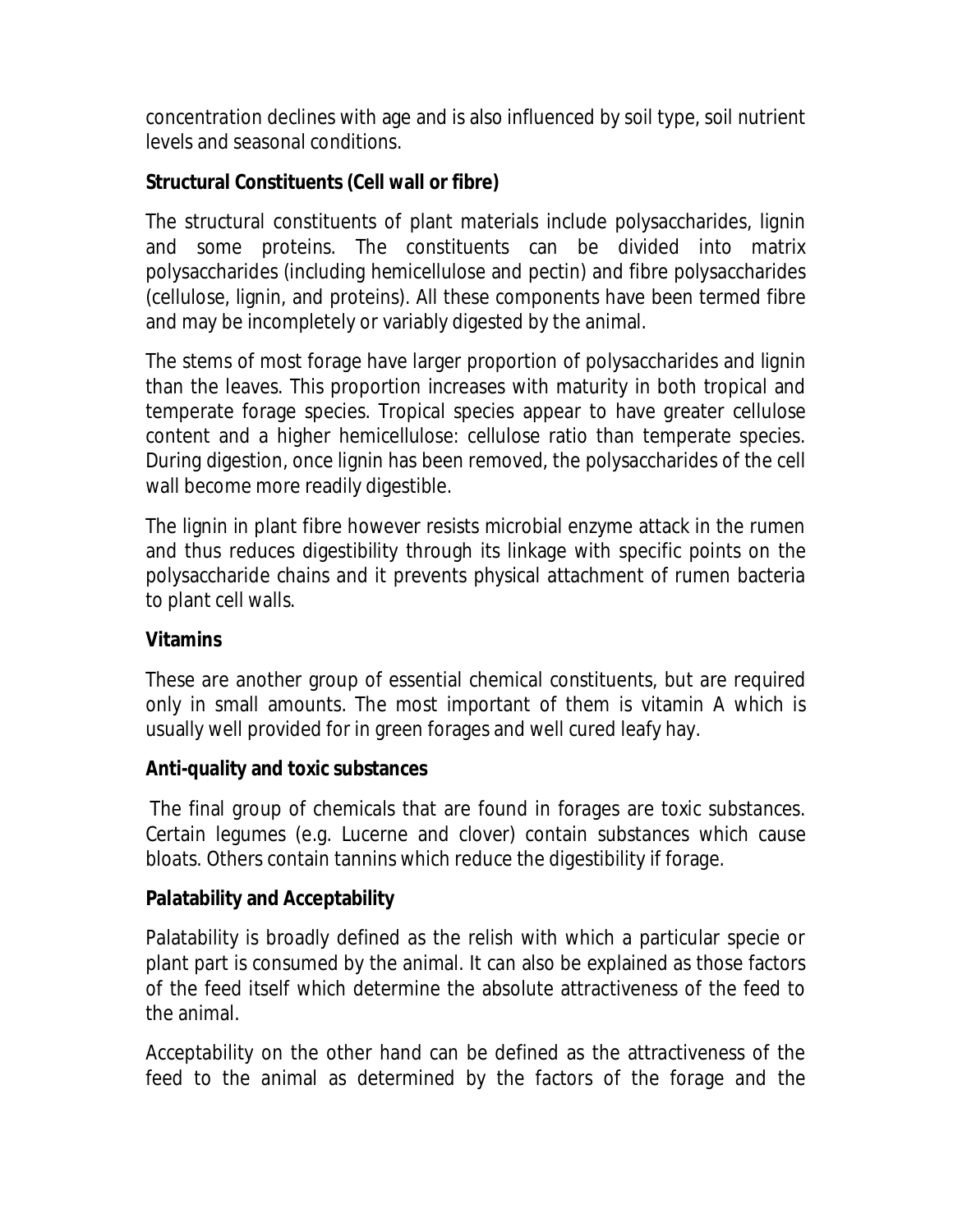environment. It is therefore a relative term and depends on the circumstance under which the forage is presented to the animal.

The distinction between these two terms is not always clear, but the following example will be used to explain it:

A mature grass in the dry season may be both unpalatable and unacceptable but if urea lick is provided to animals while feeding on it, the material becomes acceptable to livestock even though its chemical and physical properties are not altered and so neither is its palatability. This apparently arises from the improved digestibility of the material when fed together with a nitrogen source.

Another example is that of the avoidance by animals of forage in close proximity to dung or urine patches. This material is unacceptable in-situ but, if removed from the soiled area, it may readily be acceptable even though its palatability has not changed.

Therefore potentially palatable feed can be unacceptable, and unpalatable feed can be made acceptable.

Another example therefore is the use of molasses to improve the acceptability of low quality unpalatable hay or soil pasture.

Acceptability has generally been found to be positively correlated with the concentration of protein, energy, minerals, ether extract and water content and negatively correlated with fibre and lignin contents of the forage. Acceptability is also strongly influenced by the physical properties and structure of the plant. In grasses for example, selection by both cattle and sheep has been found to be negatively correlated with leaf strength.

Plant structure may influence acceptability by affecting the accessibility of leaf to the grazing animal.

Thorns and spines may reduce the acceptability of certain woody browse species below levels expected from their leaf nutrient content.

Acceptability may also be reduced by the presence of awns, hairs or stickiness and by the coarseness or harshness of the leaves.

Plant secondary metabolites, such as tannins and alkaloids are common amongst woody browse species and may significantly depress their acceptability to browsers such as goats.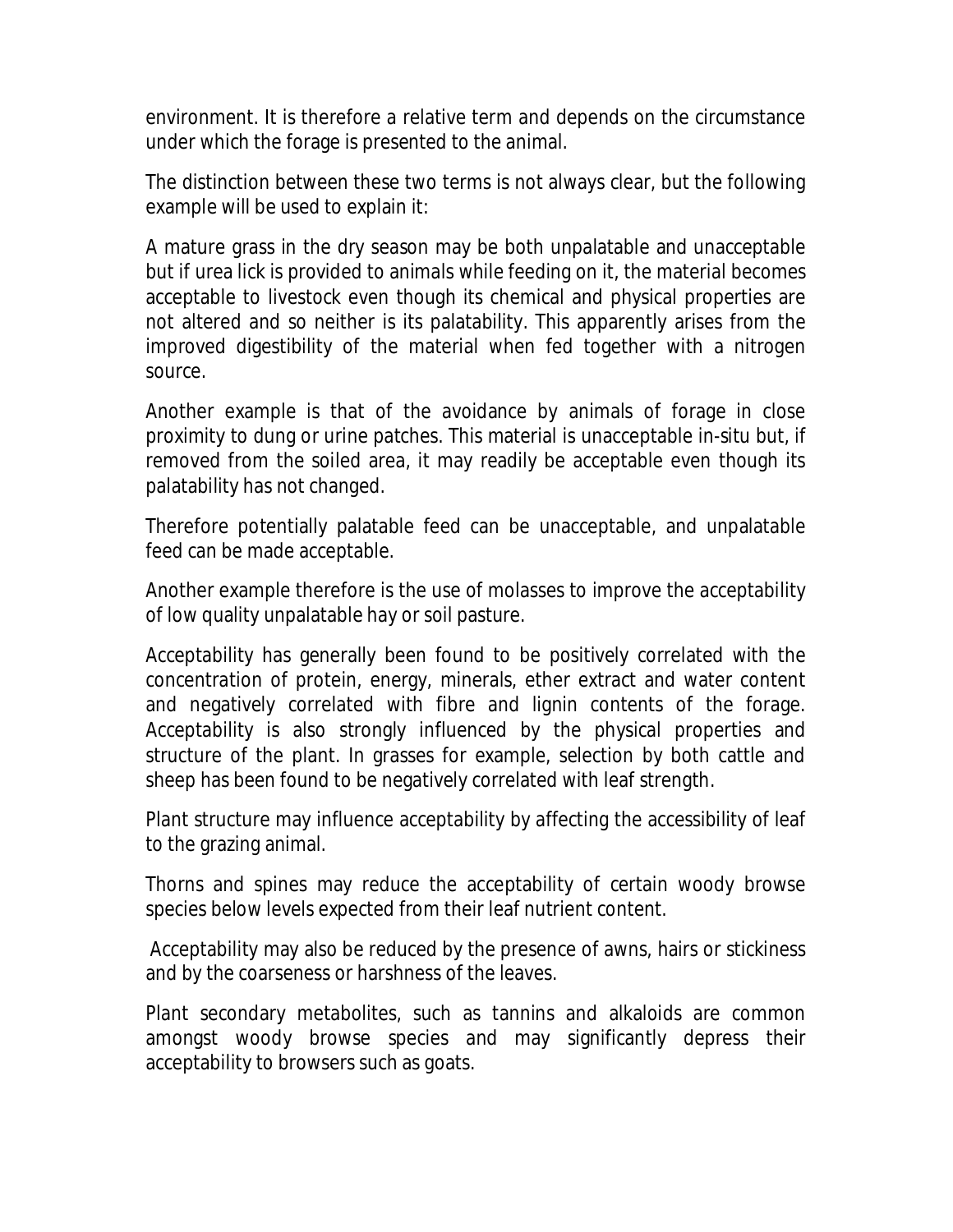Apart from characteristics of the plant species itself, acceptability is also strongly influenced by the situation in the plant grows. Neighbouring plants of other species may modify a plant's acceptability by discouraging animals from grazing in their vicinity because of their odour (which may be repulsive) or by physically reducing access to the plant (For instance palatable plant in the midst of plants with very sharp and hard thorns that can injure the animal).

Generally, acceptability is influenced by the relative abundance and associated preference of other species growing in the same area. Thus, the acceptability of species may increase, for example, as the relative availability of other more acceptable species decline during grazing.

#### **Intake**

Intake is the most important factor influencing the feeding value of forages and therefore in determining the performance of grazing livestock. Although digestibility has a very close linkage with intake, intake is more than twice as important as digestibility in determining animal performance. Therefore an understanding of the factors which affect intake on pastures is extremely important and so some knowledge of the digestion process in ruminants is necessary.

The rate of food particle disintegration and its passage out of the rumen regulates intake and largely determines the difference in intake between different species of forages. The rate of disintegration in the rumen is closely related to the abundance and nature of cell wall constituents in forage since these constituents depress fermentation and outflow. The greater the proportion of cell wall constituents, the slower are these two processes and the slower the rate of intake.

It can therefore be generally stated that cell wall constituents (CWC) have a greater impact on intake by livestock on pasture and other roughages than those digestibility. The rate of cell wall fermentation generally imposes little limitation on intake at digestibility about 70% and cell wall contents of below 35%. In forages with these characteristics intake is limited rather by poor availability of forage, as well as by palatability, moisture content, grazing management and factors such as excretal contamination of these forage. These factors are important in management decisions, since they can greatly influence animal performance on high quality pastures.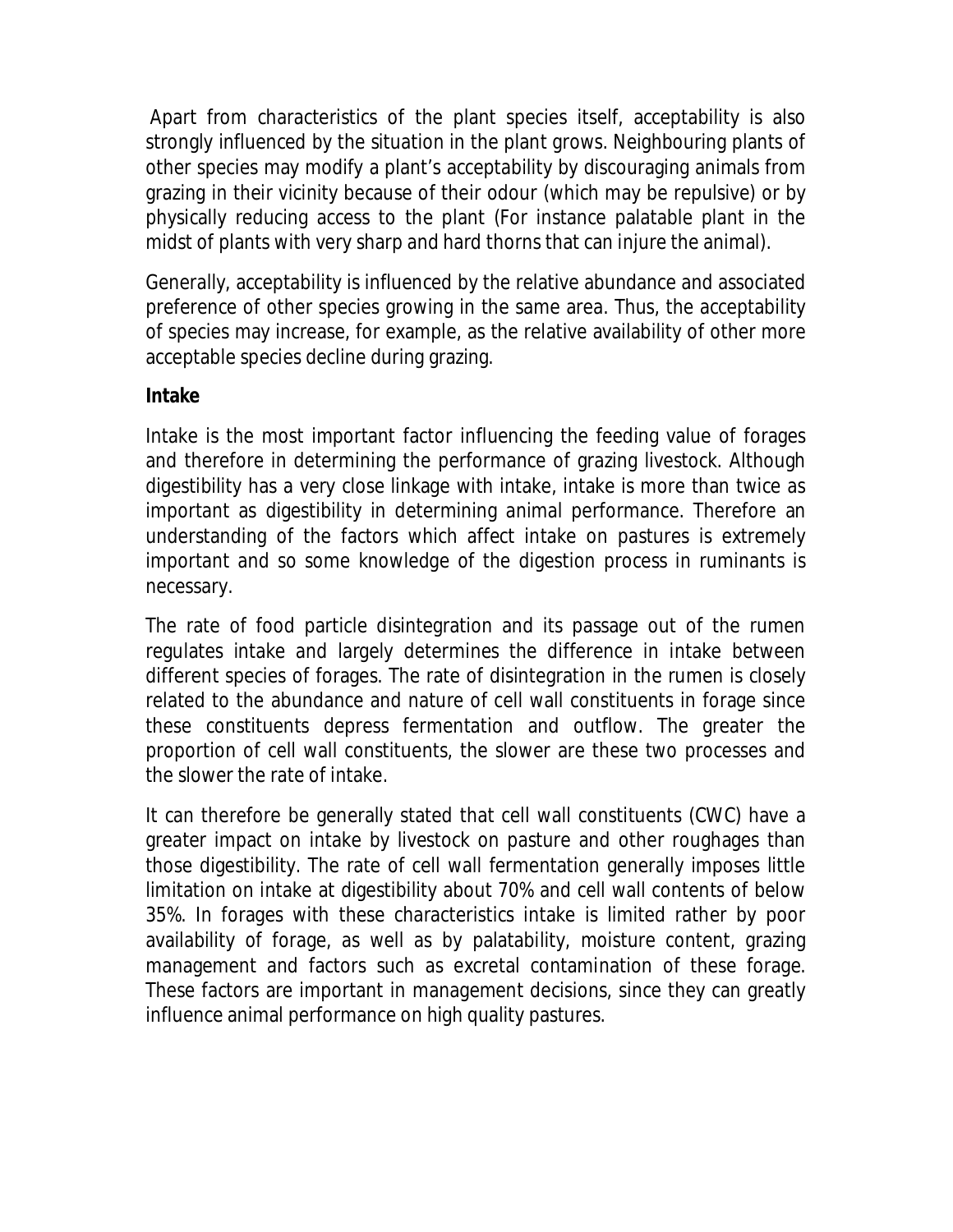# **Voluntary intake (VI) (or** *ad lib***) of forage**

The *ad lib* intake of animal when offered *in excess of a single feed* or forage defines voluntary intake. This is one of the measures used to estimate forage quality. Voluntary intake is not the same as palatability although palatability has an influence on it. Voluntary intake is mainly controlled by involuntary physiological reflexes within the animal rather than its liking for the feed or the forage. Intake in ruminant depends on the capacity of their digestive tracts, especially the rumen.

The animal eats until certain degree of fill is achieved. The level of fill is influenced by digestion and the movement of food residues through the digestive tract. The more rapidly a feed is digested and pass through the animal, the greater the potential for a high intake.

The anatomical studies of forage plants can shed some light on the differences in voluntary intake between forage types. Legumes have less cell wall than grasses and their fibre retention time in the rumen is shorter, contributing to the often observed to the greater intake of legumes than grasses. The sclerenchyma tissue above and below the vascular bundles of many grasses facilities a strong attachment of the cuticle and epidermis to the interior tissues, making grasses more resistant to physical digestion mechanisms. Ruminants are able to eat greater amount of highly digestible forages because they occupy less volume, they are in the rumen for a shorter time and there is less indigestible residues which has to be passed down to the hindgut.

In forages of high digestibility, intake is limited by metabolism factors (blood concentrations of glucose, organic acids (etc) rather than by rumen fill).

# **Digestibility**

This is estimated as the differences between the amount of feed ingested and excreted. Digestibility is one of the major factors which influence animal performance. It is usually positively related to the concentration of nutrients in the forage and to intake. This is because the higher the quantity of nutrients in the feed, the more easily it could be digested.

Various methods have been developed to estimate digestibility.

**i.** Conventional digestibility trials are undertaken using animals under controlled conditions. Such trials produce *in vivo* (in the body) estimates of digestibility. This procedure is costly and time consuming for large-scale routine analysis of forage samples and does not provide data against which other procedures can be calibrated.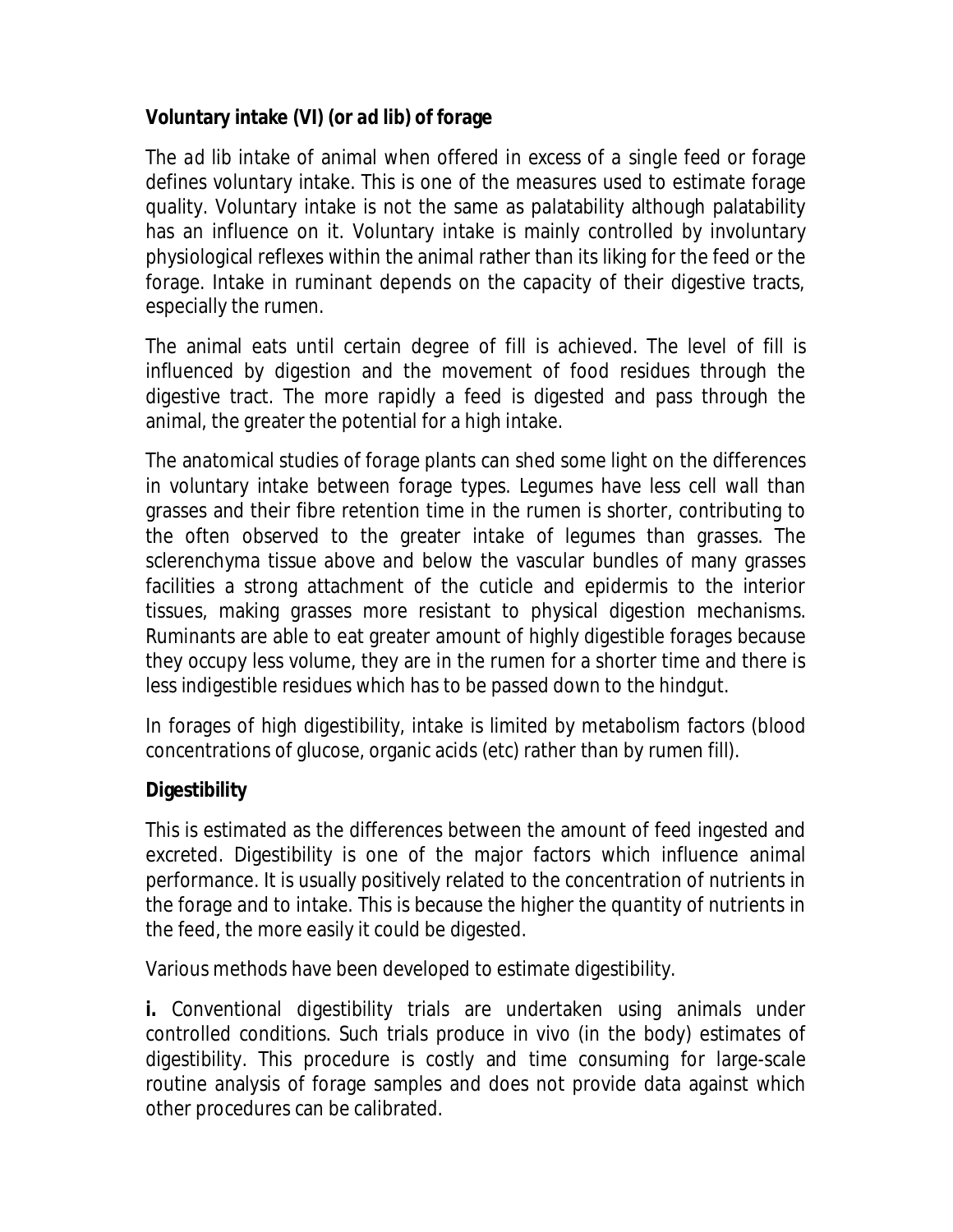**ii.** The nylon bag technique (*in sacco*) involves suspension of dry sample of forage enclosed in bags made of indigestible material within the rumen of a rumen-fistulated animal. The bag is removed after a specified period and the loss of dry matter from the bag determined.

This allows for the estimation of both the rate of fermentation and amount of fermentation which has taken place.

The method is however, difficult to standardize because of variations in the pore sizes of the materials used to make the bags and because results are partially dependent on the diet fed to the animals during incubation of samples.

**iii.** The *in vitro* method of estimating digestibility is the most commonly used worldwide for routine analysis of large numbers of forage samples.

The method attempts to simulate *in vivo* digestion in the laboratory.

The most commonly used *in vitro* method is that of Tilley and Terry (1963), which simulates digestion in both the rumen and the lower gut of ruminants.

It has provided correction with *in vivo* digestibility of between 0.79 and 0.97. The equation below relates *in vivo* and *in vitro* digestibility methods

Y=16.4205+0.7892x –Barnes (1973).

Where Y= *in vivo* digestibility value and

X= *in vitro* digestibility value

In the absence of *in vitro* digestibility data one can fall back on TDN (Total digestible nutrients) values where available. These values are often well corrected with *in vivo* and *in vitro* digestibility.

**iv.** Another technique that has been used with reasonable success is based on cell walls or fibre content of the forage.

Digestibility is negatively related to cell wall (fibre) content especially lignin content.

In the Van Soest analysis (Van Soest, 1982), the indigestible residue of the cell wall component, which is made up partially of lignin, is effectively isolated.

This fraction is referred to as acid detergent fibre which provides the best chemical estimate of digestibility (Rohweder *et al,* 1978).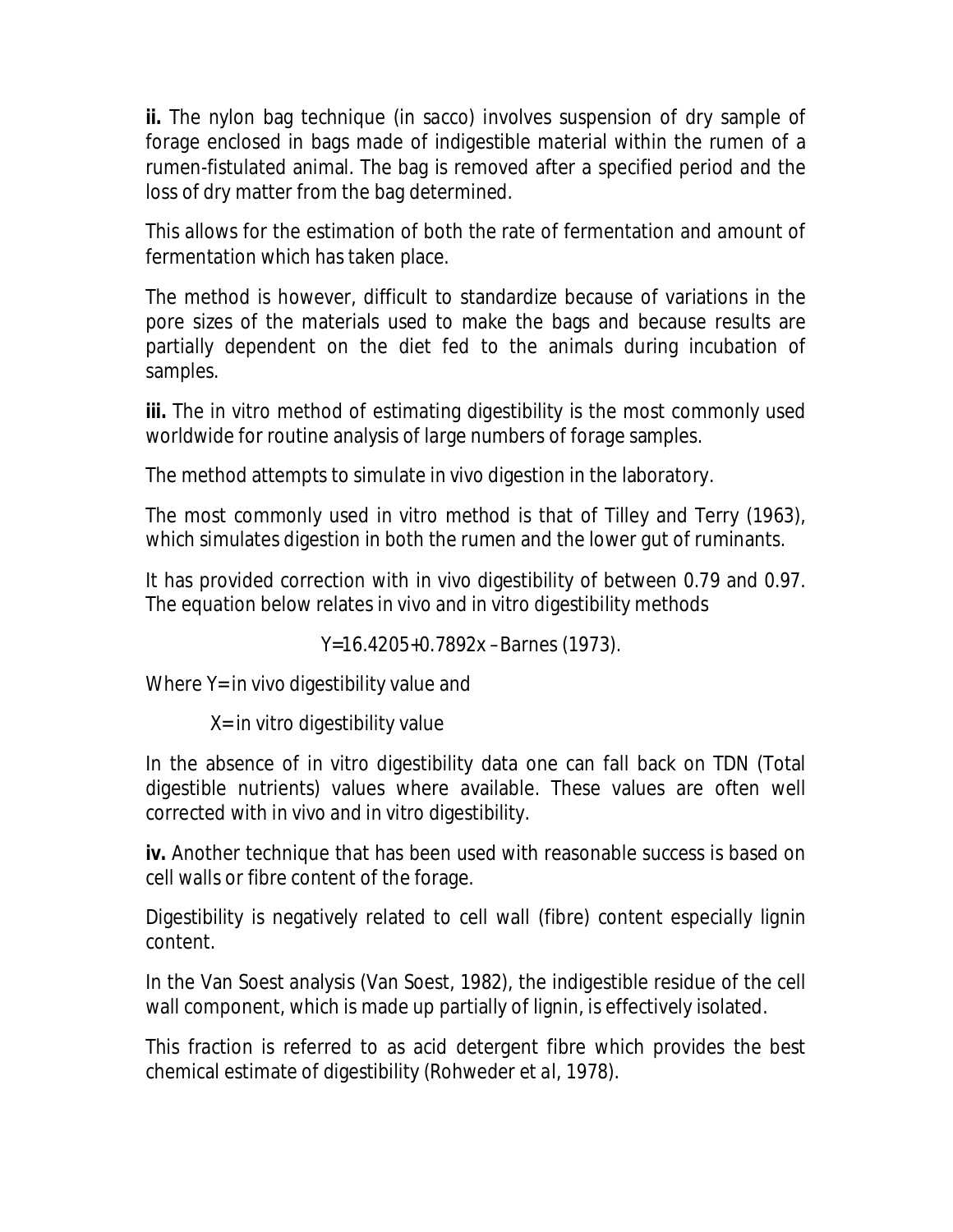#### **Factors affecting digestibility of forages**

Digestibility is affected directly, by a number of factors and indirectly by grazing management. Typically, the digestibility of tropical and sub-tropical grasses is lower than those of legumes, and temperate grasses. Some of the reasons for this include:

1. Tropical and sub-tropical grasses have higher cell wall content than do grasses of temperate areas and the digestibility of their cell wall material (fibre) is lower than that of temperate grasses. This lower digestibility is due to peculiar structural characteristics such as greater lignifications and lower ratio of mesophyll to parenchyma and bundle sheath material.

2. Tropical and sub-tropical species also have a lower leaf to stem ratio than temperate species. The importance of this is that stem mate Whole plant ly less digestible than leaf material and its digestibility declines morning thage than that of leaf material as illustrated below.

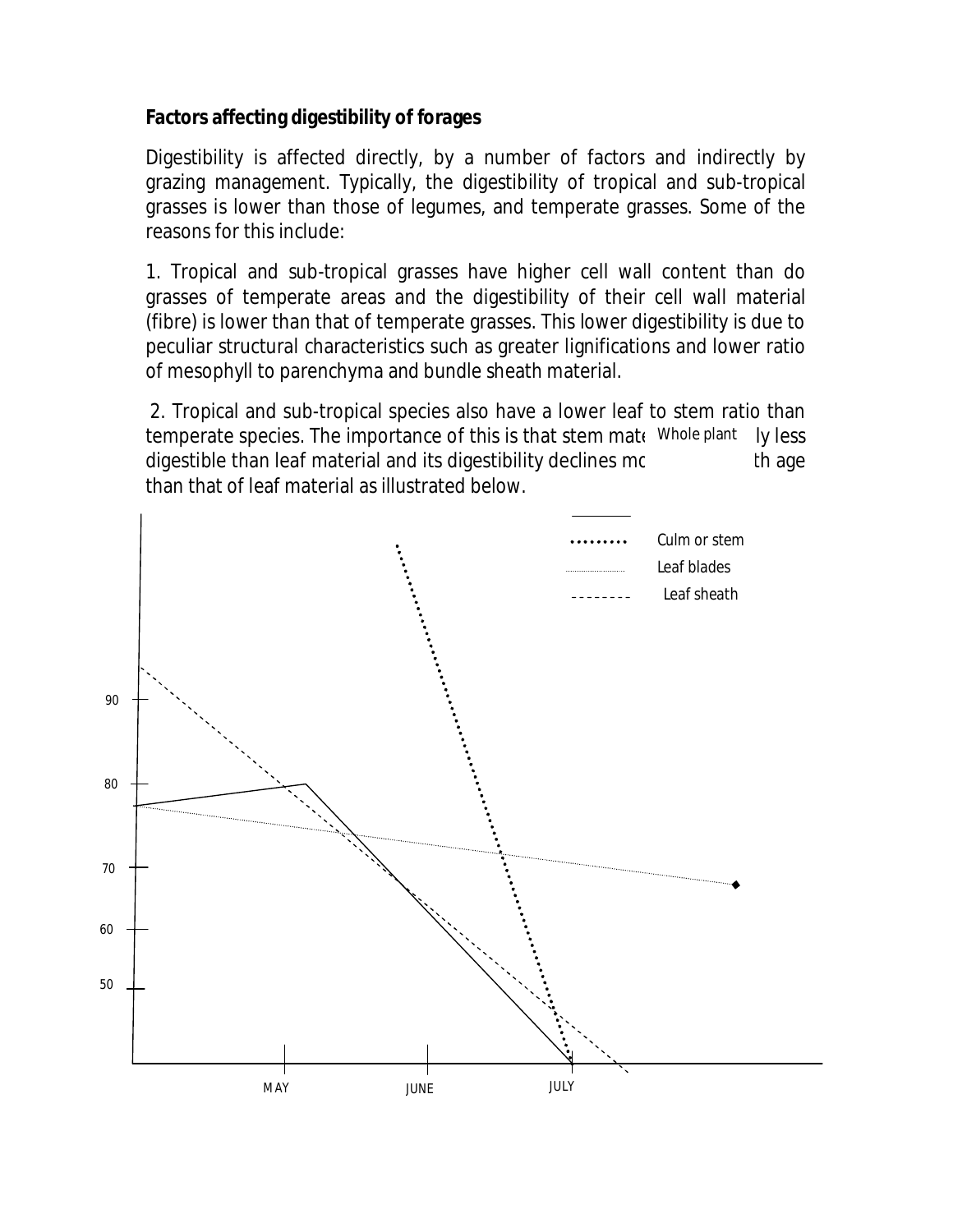**The in-vitro digestibility of the dry material of the whole plant, leaf sheath, leaf blade, and culm of the early season growth of tropical plant species. Numbers in bracket indicate the percentage culm in the whole plant (from Terry and Tilley, 1964).**

3. Plant age is an important factor affecting digestibility although, its influence varies across species, between primary growth and regrowth, and with season.

4. High temperatures result in low digestibility. This may partly explain why tropical and sub-tropical are less digestible than temperate species.

Fertilizer levels also influence digestibility through their influence on growth rate and stage of maturity of the material.

#### **FACTORS AFFECTING CHEMICAL COMPOSITION OF FORAGES**

1. Stage of growth

This is the most important factor affecting the composition and nutritive value of forages. As plants grow there is need for fibrous tissues and therefore the main structural carbohydrates (cellulose and hemicellulose) and lignin increase. As the plant ages, the concentration of protein decreases and the fibre content increases. There is therefore a reciprocal relationship between the protein and fibre content in given species.

- 2. Species
- 3. Soils and fertilizer treatments
- 4. Grazing system employed
- 5. Climatic condition and season

The nutritive value of a pasture is basically a function of the species in the pasture and the stage of growth, but may be modified by climatic factors during growth, soil factors which affect nitrogen and other mineral status, and management factors which affect pasture re-growth rate, sward structure and botanical composition.

#### **Species factor**

**Tropical grasses:** The nutritive value of pasture species even at similar stage of growth varies widely both in DMD and Voluntary Intake. Minson and McLeod (1970) showed that tropical grasses were, on the average 13% lower in DMD than temperate species. Most samples of temperate grasses had digestibility above 65% but few tropical grass samples were in that category. Minson and Mcleod (1970) suggested that the lower DMD values of tropical grasses may in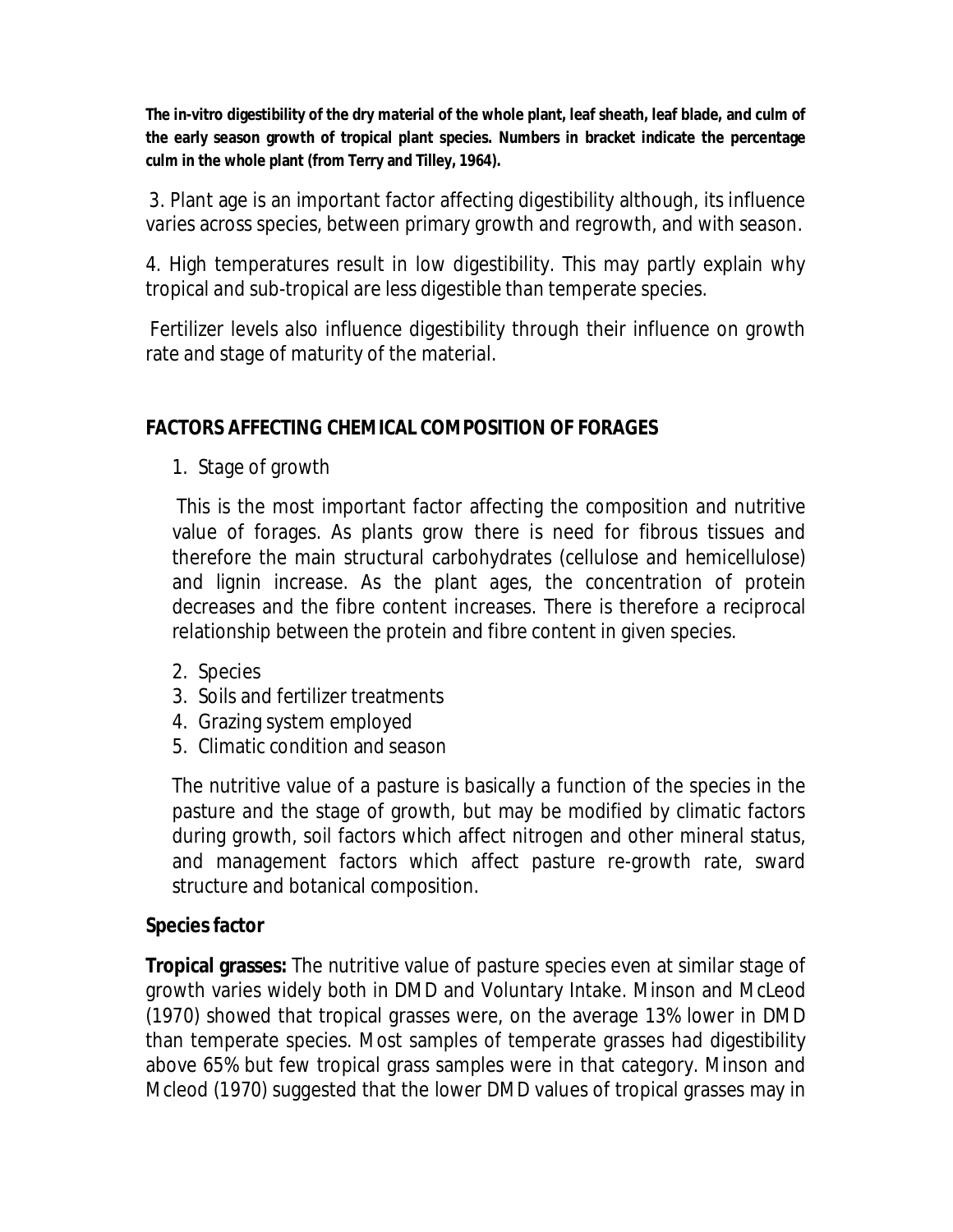part be due to higher growing temperatures but data obtained from studies that followed by Reid *et al*. (1973) showed that selected or improved species of tropical grasses such as *Brachiaria, Chloris, Setaria* and *Panicum* had DMD values that are comparable to those of similarly managed temperate species.

#### **PLANT FACTORS AFFECTING FORAGE QUALITY**

The mixture of plants growing in a field or ecosystem determines forage quality depending on growing or harvesting conditions. The plant species, growth stage, and conditions at harvest generally dictate quality of the forage. Each of the plant used as forage has a unique morphology and physiology which gives it specific adaptation, growth, and forage quality features. Even though some generalization in terms of factors that affect quality can be made, it is important to recognize the differences in quality that exist among groups of plants, individual species and even cultivars. These differences also interact with stage of growth and the environment.

When reporting animal results from forage-based experiments, researchers should describe the forage species, cultivars, stage of maturity and environmental conditions during growth and characterize the forage with appropriate quality tests.

# **Some of the plant factors**

#### **Species:**

The importance of species is seen in temperate and tropical species. The temperate species belong to the C3 category of plants in which the 3-carbon compounds (Phospho-glycerate) is an important intermediate product the in photosynthetic fixation of carbon dioxide. Most tropical species have C4 pathway of photosynthesis in which carbon dioxide is first fixed in a reaction involving the four-carbon compound oxalo-acetate. The low protein content often found in tropical grasses is an inherent characteristic of C4 plant metabolism. In temperate grasses fructans are the main storage of carbohydrates while in tropical grasses these are replaced by starch.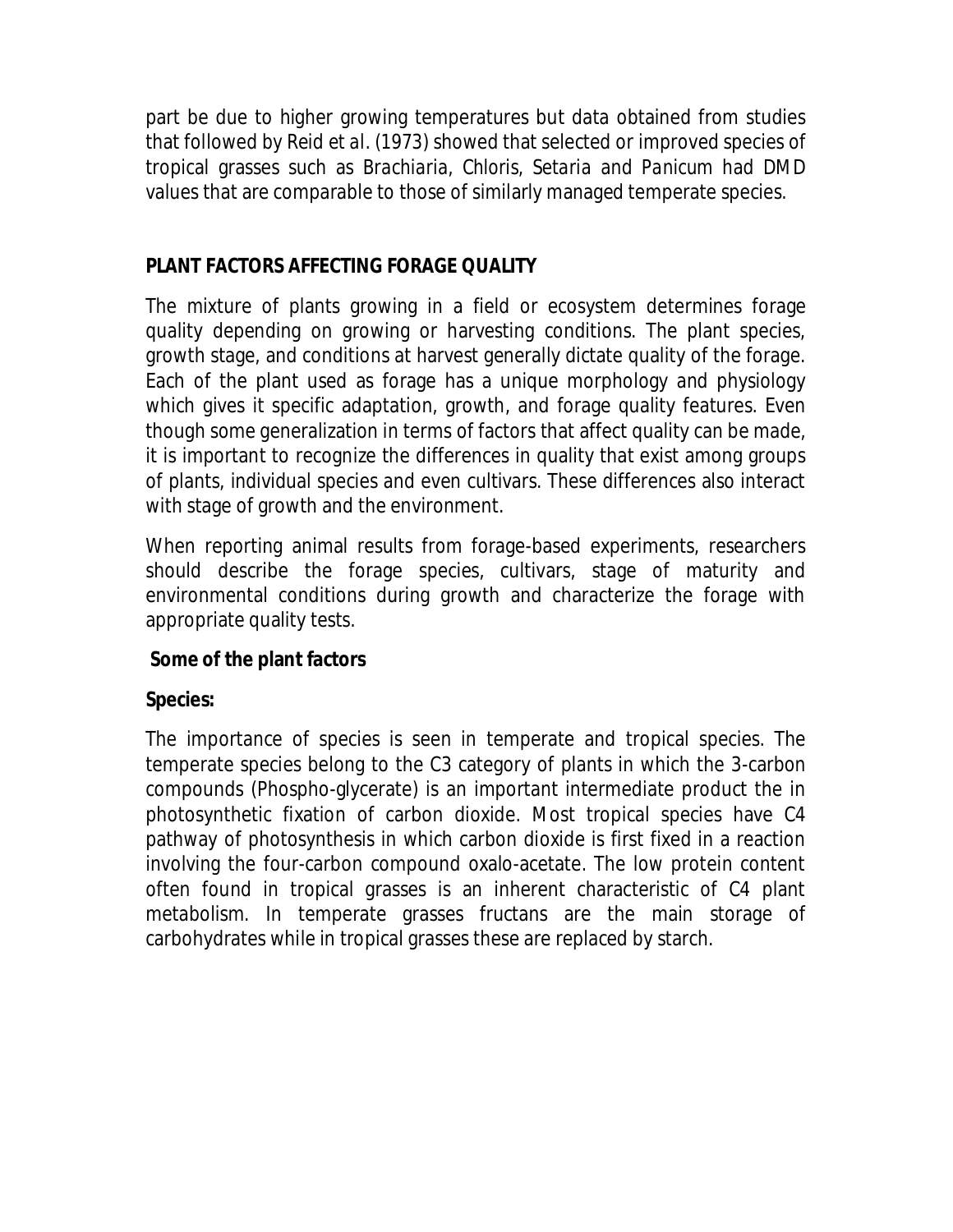#### **Soil and fertilizer treatment**

The type of soil may influence the composition of the pasture especially its mineral content. Plants normally react to mineral deficiency in the soil either by limiting their growth or by reducing the concentration of the particular minerals in their tissues, or more usually by both. The acidity of the soil is air important factor which can influence the uptake of many trace elements by plants. Liberal dressing of fertilizers can markedly affect the minerals content of plants and application N-fertilizers is also known to increase leaf area and rate of photosynthesis. As a consequence, the CP content of subsequently the amide and contents are increased. Application of N-fertilizer also depress the water soluble carbohydrates content of temperate grasses which may have an adverse effect on fermentation if the crop is used preserved as silage. Fertilizers may also affect indirectly the nutritive value of a sward by altering the botanical composition. For example, legume do not thrive on a lime deficient soil, while heavy dressing of N encourage growth of grasses and depress legumes growth.

#### **Grazing system**

In grazing systems that encourage accumulation of mature dry matter due to improper stocking rate, the nutritive value of the herbage on offer is constantly low. However, if the available forage is not limiting, animals have the opportunity to graze selectively and they are able to compensate to some extent for the general fall in nutritive value by selecting plants or plant parts that are higher in nutritive value than the rest .If the grazing pressure is also abnormally high, selection by animals is also reduced and the pasture plants may also be depleted of foliage and their root reserves are also depleted and they fail to regrow. Both under-and over grazing of pastures may change their botanical composition and therefore the nutritive value of their herbage. The quality of forage could be better in the rotational system of grazing in which pastures are grazed for short periods at a high stocking rate and grazing pressure. Under this situation animals harvest most of the herbage on offer and the pasture is then rested for longer periods for recovery.

#### **Other factors affecting the nutritive value of forages**

Factors such as climatic as climate and season may influence the nutritive value of pastures .the concentration for example, can be markedly influence by the amount of sunshine received by the plant .Generally on a dull day the soluble carbohydrate content of grasses will be lower than on a fine sunny day. Rainfall can affect the minerals composition of pasture herbage. Calcium for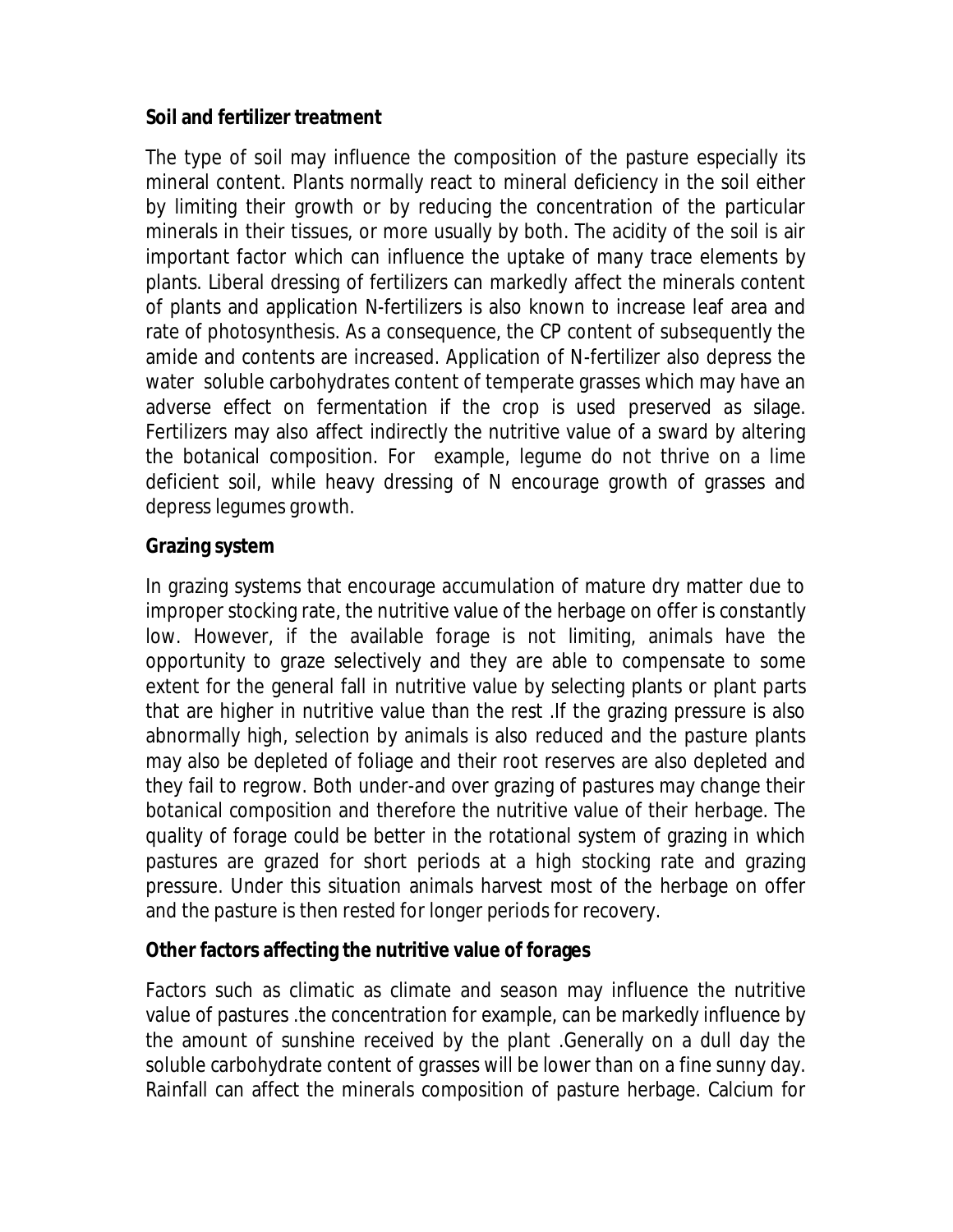example tends to accumulate in plants during periods of drought but tends to be present in smaller concentration when the soil moisture is high. On the other hand phosphorus appears to be present in higher concentrations when the rainfall is high. Early season forages are also noted to have lower net energy value than mid-late season forage even when the two are cut at the same stage of growth and are equal in digestibility

#### **MINERAL IMBALANCE IN FORAGES**

Minerals are required for virtually all vital processes in the body. A deficiency of each essential macro or micro mineral in animals results in abnormalities that can only be corrected by supplementation of the deficient mineral.

Where a particular mineral elements are deficient in pastures, however animal production or ill health may result both from direct effects of the elements and body biochemistry and indirectly through depressed appetite and reduced pasture intake.

| Element<br>(ppm) | Conc. in DM % | Element | Conc. in DM |
|------------------|---------------|---------|-------------|
| Nitrogen         | 1.8           | Fe      | 30          |
| P                | 0.22          | Mn      | 40          |
| K                | $0.31 - 0.44$ | Zn      | 20-40       |
| Ca               | $0.22 - 0.35$ | Cu      | $4 - 10$    |
| Mg               | 0.12          | Co      | 0.1         |
| Na               | 0.05          | lodine  | 0.12        |
| Fe               | 30            | Se      | 0.05        |

Recommended contents of mineral elements in diets of beef cattle weigh 300- 500 kg (Minson *et al.* 1975).

Increases in pasture intake have been reported by feeding supplementary nitrogen, P, Na, S, Se and Co (Minson, 1976).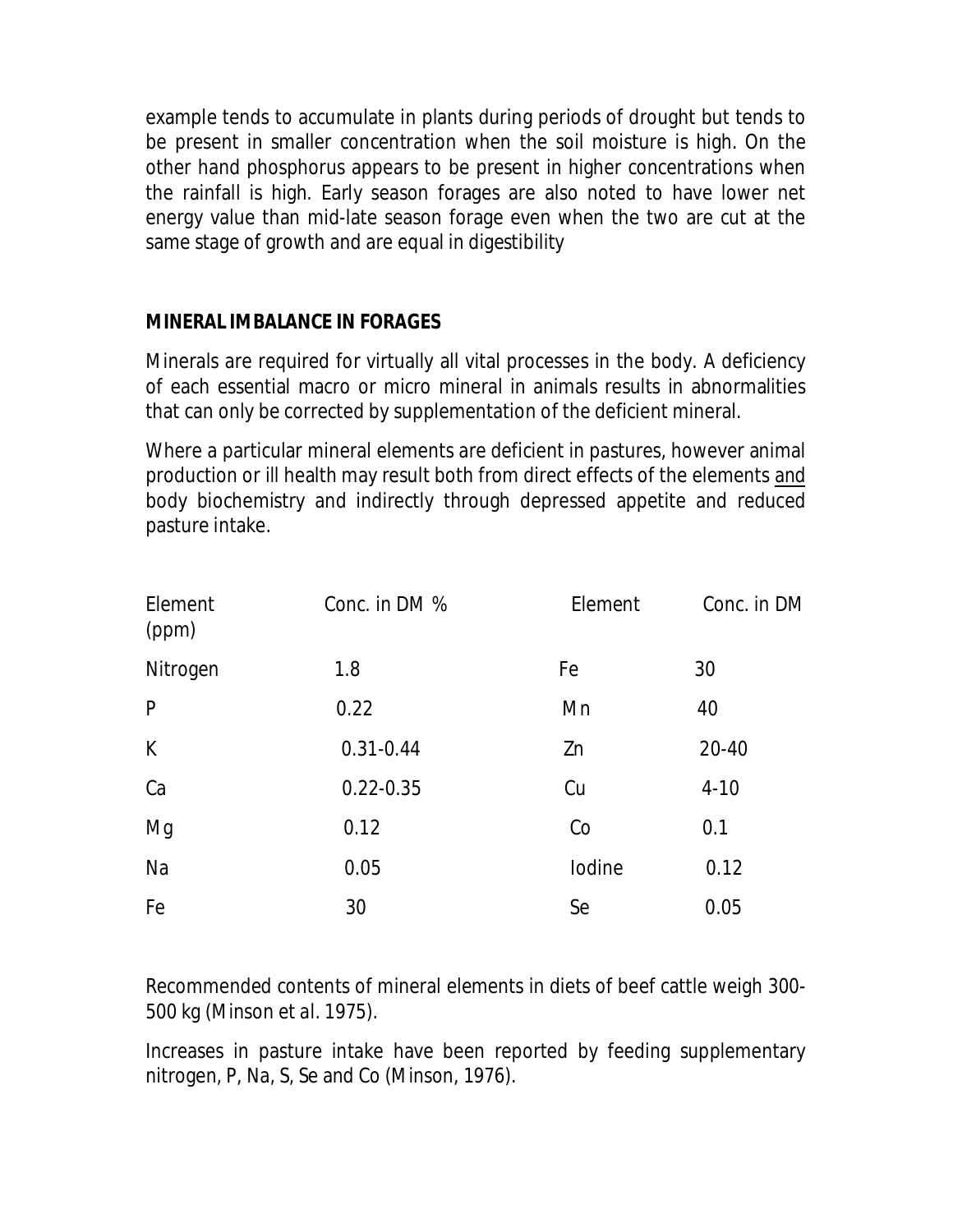Apart from the presence of the particular mineral elements in the right quantity in the pasture their appropriate balance is also important to ensure optimum animal performance making the study of mineral nutrition in animal complex.

Direct supplementation of animals has been compared with application of the deficient element to the pastures. Rees Minson and Smith (1974) measured voluntary intake and *in vivo* DMD of pangola grass (*D. decumbens*) grown with and without S fertilizer to sheep either with or without S supplementation. S fertilizer increased S content of the pasture from 0.09 to 0.15%, increased DM yield from 2100 to 4200 kg/ha and increased leaf percentage from 13 to 23%. When fed to sheep in pens, S fertilizer gave a larger increase in voluntary intake than supplementation while both increased DMD similarly. S deficiency apparently depresses microbial activity in the rumen so that increasing S level increased DMD, similarly. However the increased intake due to S fertilization could be related to higher leaf content in the pasture and a shorter retention time in the rumen. In a similar study Rees and Minson (1976) examined the effects of Ca fertilizer on *D. decumbens.* In this case supplementation had no effect on intake or digestibility whereas fertilization increased both. Increased digestibility resulted mainly from increased digestibility of the hemicellulose fraction while increased intake was again related to the shorter retention time in the rumen. Rees and Minson (1976) suggested that Ca fertilizer effects may be related to changes in the cell wall compartments allowing an increased rate of microbial breakdown in the rumen.

There two examples demonstrate the important interactions between mineral nutrients, pasture components and the nutritive value of pastures. Correction of nutrient deficiencies in pastures may not only increase pasture growth and yield, but also improve the nutritive value of the pasture through effects on intake and digestibility.

The nutritive value of pastures discussed mainly in relation to digestibility and intake but these factors are seen to be modified by interaction between specie stage of growth environment and soil nutrient effects. Nutritive value may also be modified by management practices.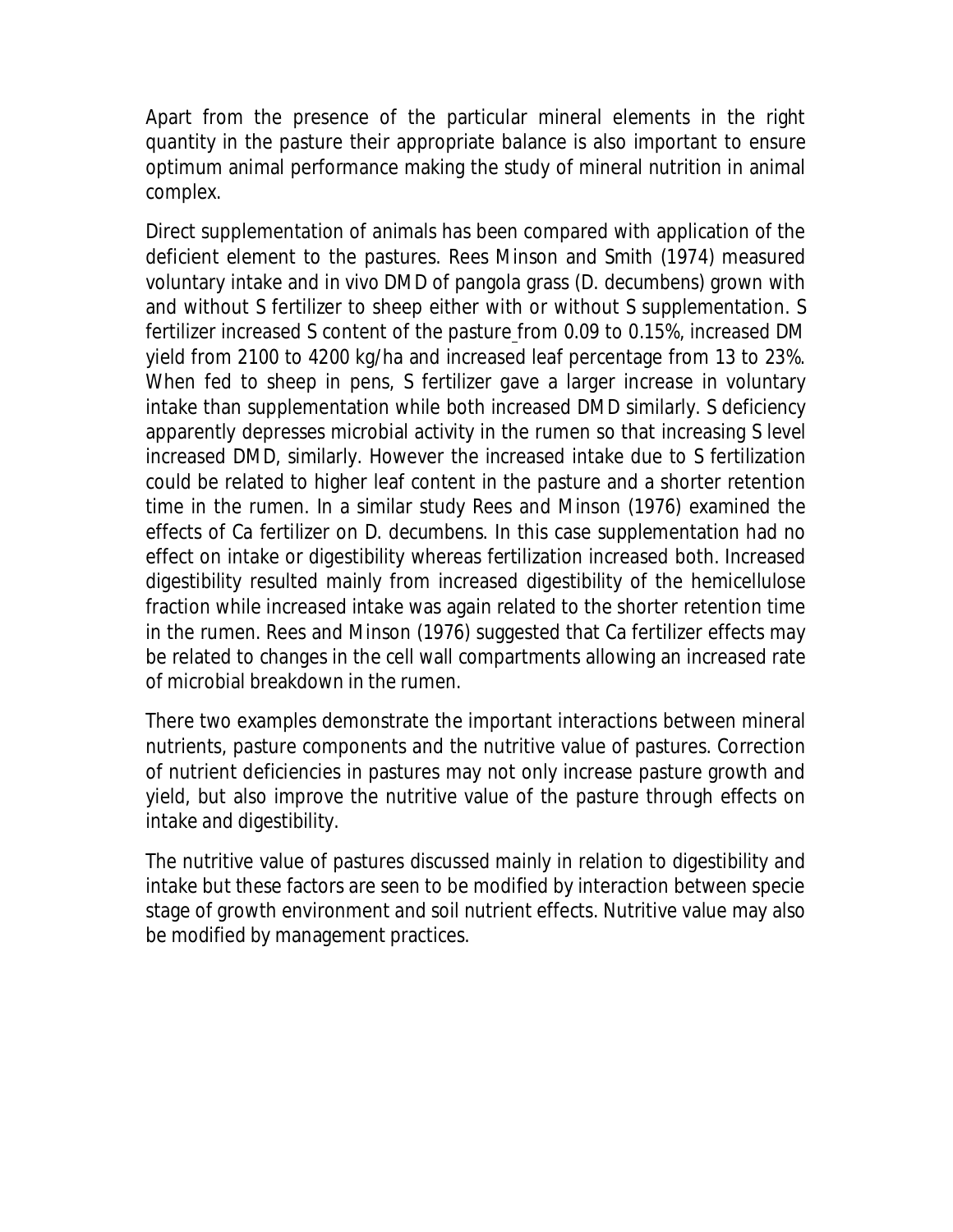# **ANIMAL DISORDERS CAUSED BY FORAGE CONSUMPTION**

# **BLOAT**

Bloat or rumenal tympani occurs when the gaseous products of fermentation within the rumen and the reticulum are unable to be removed by the normal process of eructation (belching). This can be done either to the development of a stable foam with rumenal content (frothy bloat) or to the failure expel the free gas owing to some physical or mechanical interference with oesophageal or rumen functions. Frothy bloat can develop at any time of the year and on any type of pasture, but tends to be more common in the early season when the pastures are very fresh and the leaves are young, or on legume dominated pastures. Frothy bloat is dietary in origin and occurs particularly in cattle grazing pasture with high legume content or high quality legume hay. It is not a major problem on tropical pastures. Methane in one of the grasses responsible for bloating. Incorporation of the growth promoter. Monensin decreases methane production and the incidence of bloat. Chemical methods of treatment and control through the use of anti-foaming or foam breaking agents have been the major methods of control for many years.

# **Photosensitization**

Photosensitization in ruminants occurs when circulating compounds within the blood come into contact with light in blood vessels in the skin. The agents obtain energy for chemical activation by absorption of light. These photodynamic agents may themselves not cause tissue damage, but the energy they create can be passed on to other compounds which become chemically reactive and produce lesions. The lesions they produce are a reddening (erythema) and oedema (swelling) of the skin with a resultant leakage of fluid and subsequent scab formation.

Primary photosensitivity occurs when the photosynthesizing agent is a specific photodynamic compound contained in the ingested plant material .this pigment is unchanged by liver action, enters the blood stream in the active stage and on exposure to light produces the characteristic lesson on the skin of animals some of the species that can cause primary photosensitivity is *Lolium perenne*, grye grass, Panicum.

Secondary photo-sensitivities: Occur when toxics agents within the ingested plant material, produce liver damage which obstructs free flow of bile causing jaundice and preventing the liver from excreting phyllo-erythin, a pigment resulting from rumenal breakdown of chlorophyll.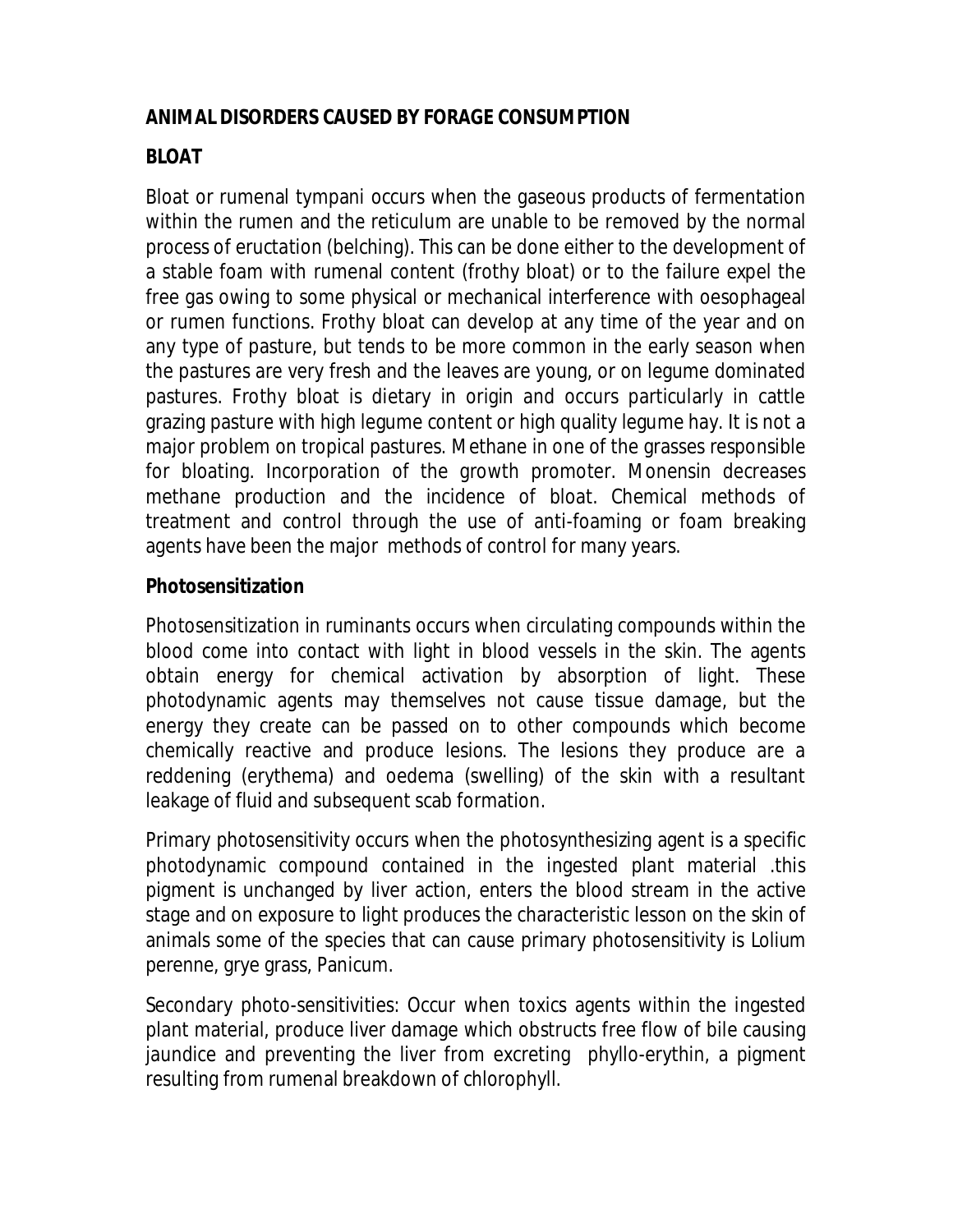#### **Mycotoxins**

These are poisonous substances of plant origin which after entrance into the body of the host animal produce signs of diseases or can result in production losses as a result of sub-clinical affects e.g. facial eczema (*Sporodesmin* poisoning), Ryegrass staggers (RGS), Paspalum staggers, Mycotoxicoses (feeding of fungal-contaminated conserved feeds .

Phyto-estrogenic effects: A group of chemical compounds occurs in some plants particularly legume which have an action similar to that of naturally occurring hormones within the animal body e.g. phyto-estrogens present in legumes, which mimic the action of mammalian oestrogens and cause marked changes to structure and function of the reproductive organs especially in females.

# **Mineral deficiencies**

Pasture and other food sources contain minerals elements which are required for normal functioning of the ruminant animal. These are commonly classified into two groups depending on the degree of requirement. Namely: Macro– nutrients such as Na, Ca, K, Mg, P, Na, S, Cl, and Micro-nutrients (i.e. trace elements) which include Cu, I, Fe, Mn, Se, Zn Mb.

When the availability of one of these elements is reduced and the level within the animal body falls below a threshold value, a state of deficiency which may lead to the appearance of characteristic signs of disease is said to exist. This is known as clinical disease, whereas with many diseases, production losses can occur with no obvious symptoms being present, and this is referred to as subclinical disease. The latter state can be common in mineral deficiency.

**Hypomagnesaemia or grass staggers** is a disorder which can occur in recently calved cows and less frequently in ewes. It is characterized by in-coordination, hyper-excitability and convulsion, followed by death within 1-12 hrs if untreated.

# **TOXICITIES**

# **Nitrate-nitrite poisoning**

N-N poisoning occurs in ruminant s when diets are high in nitrate and low in soluble carbohydrates. Ingested nitrates are normally reduced to nitrites and finally to ammonia but when nitrate levels are high the rate of reduction to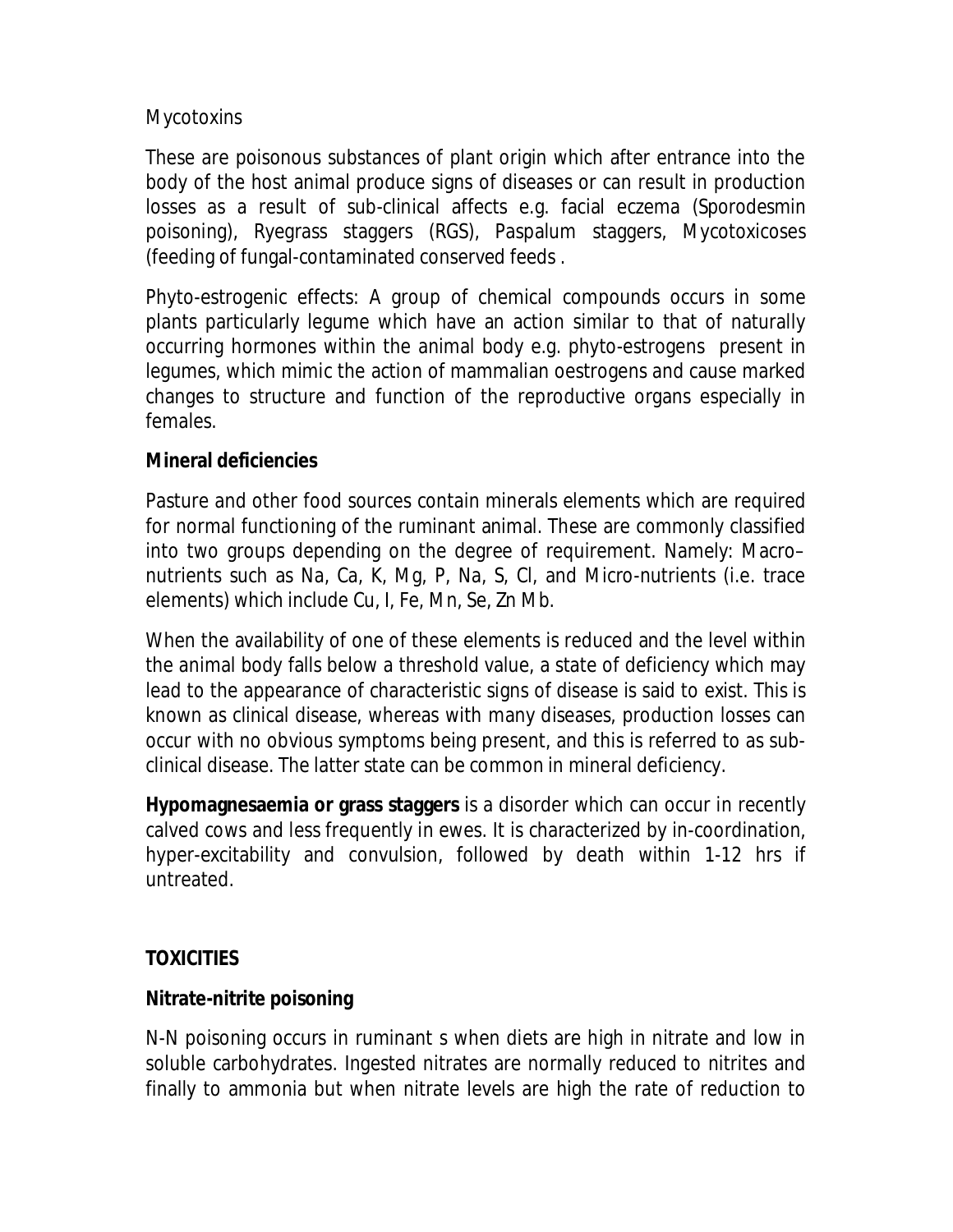nitrite is slowed leading to an accumulation of highly toxic and readily absorbed nutritious. These nitrate ion, combine readily with haemoglobin to form meth-haemoglobin which interferes with the ability of blood to transport oxygen. The animal dies from anaemia (absence of oxygen when about 60% of the haemoglobin has been immobilized). Levels of nitrate in the pasture as high as 2% of DM could be dangerous.

Cyanide poisoning- as a result of consumption of cynogenic plants. Cynogenic plants include reed sweet grass (*Poa aquatica*); native couch (*Brachyachne convergens*), Johnson grass (*Sorghum helepens*), Sorghum (*Sorghum vulgare*) and Sudan grass (*Surghum sudanenses*), white clover.

#### **Acidosis**

Commonly associated with excess grain ingestion but can also occur on pasture. Acidosis results from excess intake of feeds rich in starch and other carbohydrates which gives rise to an abnormal acid fermentation within the rumen involving excessive production of lactic acid. As the lactic acid level increases, normal rumenal flora are destroyed and the rumen pH falls below 5.0 (normally 6.0 -7.0 in pasture- fed animals). Can occur in pasture as a result of significant increase in the palatability of the feed on offer as a result of feed deprivation for a time before access to carbohydrate rich feed is allowed, can cause dehydration, diarrhoea, abortion, lameness and death.

#### **Tannins**

Tannins are separate into two groups, condensed and hydrolyzable tannins. Condensed tannins also referred to as proanthocynanidins are substances with a molecular weight from 500-3000. Hydrolizable tannins are derived from garlic acid and polyols usually glucose. These tannins may be hydrolyzed by acids or bases to yield a sugar or garlic acid. The most observed effect of simple polyphenols in the diet has been reduced intake. The mechanism of the reduction is not known and may either be nutrient digestion or disruption of metabolism. These mechanisms could include reduced palatability by binding to protein or taste receptors and reduced digestibility by binding to digestive enzymes (protein) or to substrate protein. One of the most beneficial effects of tannins is prevention of bloat and protection of protein against rapid rumenal degradation. According to Price and Butter (1980) the adverse effects of tannins may be observed as

- 1. Depressed feed intake
- 2. Binding dietary protein
- 3. Complexing with digestive enzymes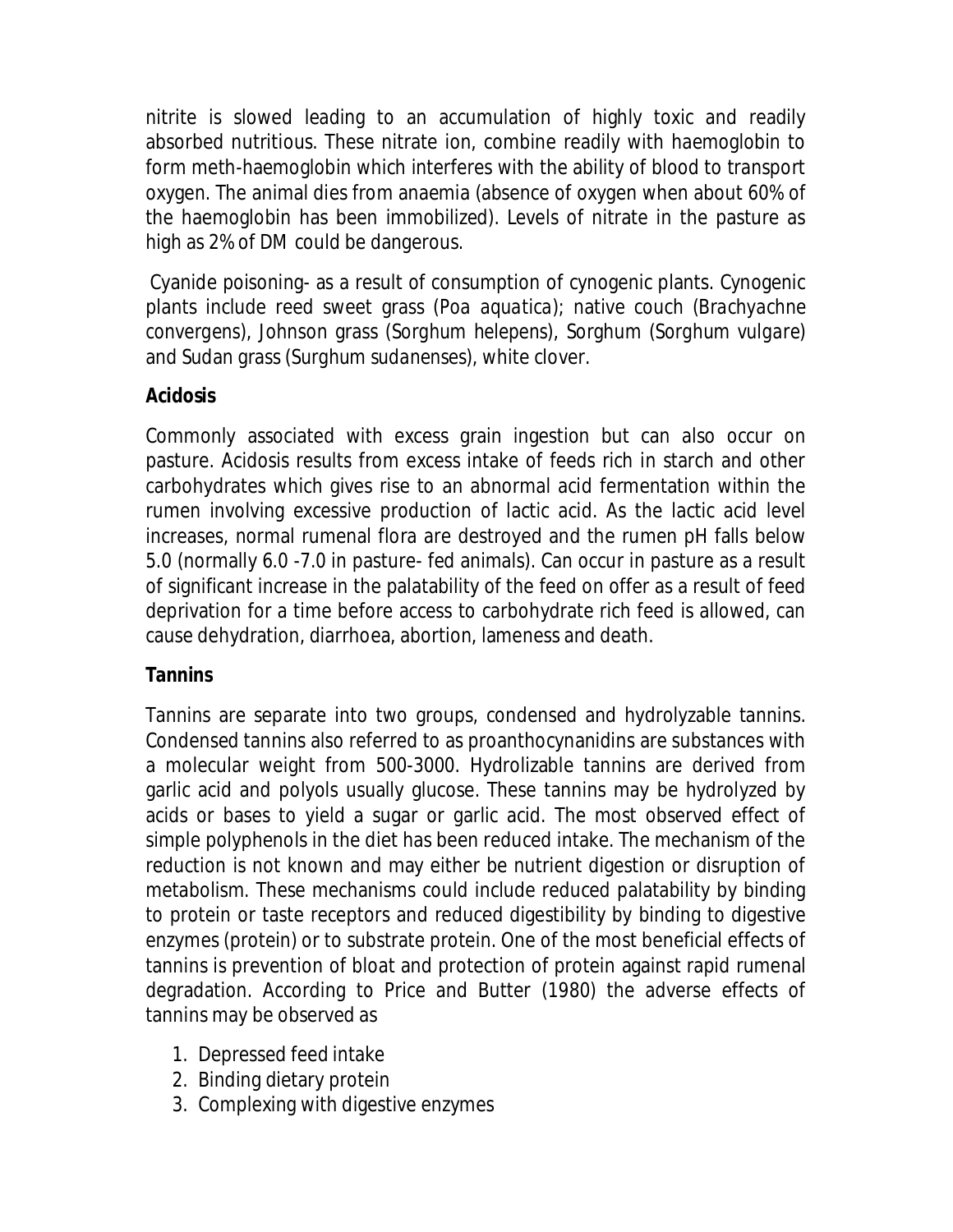- 4. Binding with endogenous protein
- 5. Interacting with the digestive tract and
- 6. Direct toxic effects

Even though Faheyand Jung (1989) concluded that there is no evidence that tannins themselves are harmful condensed tannins may have beneficial and detrimental nutritional effects. The beneficial effect comes from binding with protein and thus increasing the amino acid available for post-rumenal absorption. Tannins in excess of those bound to protein are free and are probably responsible for decreased intake and rumenal carbohydrate digestion.

#### **Alkaloids**

These are compounds formed from some important amino acids such as tryptophan and are common in some species of grasses (e.g. *Phalaria aquatica*) and legumes such as lupine and tall fescue.

Their effects on animals include acute cardiac disorder and sudden death, chronic nervous disorder and sudden death, chronic nervous disorder characterized by tremors, staggers or diarrhoea and low voluntary intake, respiratory depression and failure, general hypotension and inhibition of muscular transmission, death may occur in animals that consume over a short period large quantities of mature plants containing seedpods and seeds. Chronic toxicity may be observed by reduced growth rate due to methionine deficiency.

#### **Pasture quality**

The attainment of production goals depend on the feeding values of the pasture which reflects the level and balance of nutrients which it contains.

The potential digestibility of pasture material conveniently falls into four plant fractions.

1. The readily hydrolysable carbohydrates such as the monosaccharides, disaccharides, fructosans and starch, proteins, minerals, and some cutins, which are potentially fully digestible.

2. Higher molecular carbohydrates including cellulose and hemicellulose, which are not protected from digestion and which are potentially digestible.

3. Higher molecular carbohydrates which are fully protected by lignin or cuticle and which are not digestible.

4. Indigestible lignin, silica, and cuticle.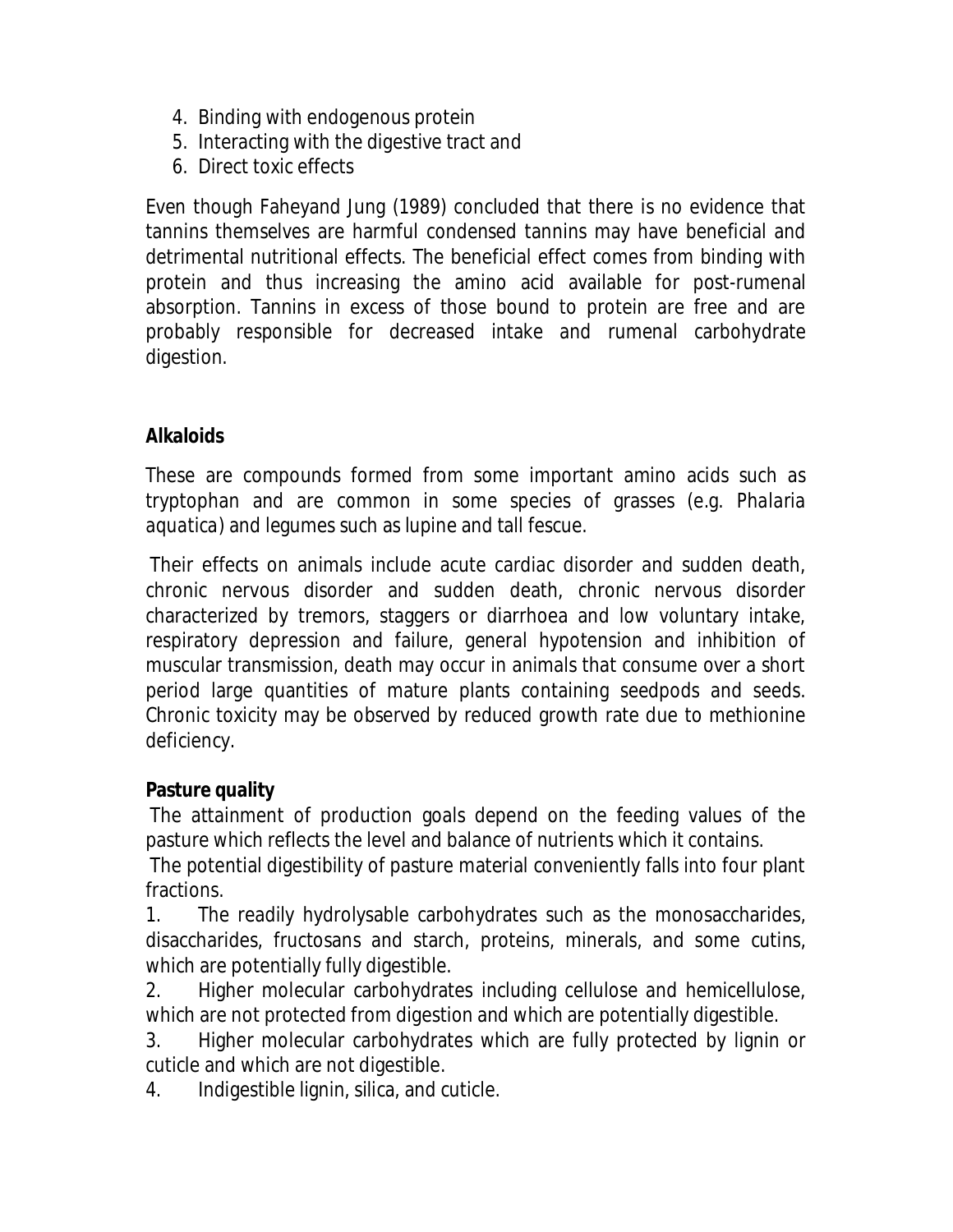These groups are complex and are variable in character and are each composed of many different compounds so that their behaviour is not fully predictable. The cellular contents belong to the first group, while the cell wall constituents and epidermis are spread over the other three groups.

Relative proportions of the four fractions vary in different plant organs depending on the state of development and maturity and the proportions of anatomical tissues present. Leaf is higher in digestibility than stem (young stem could be of equal digestibility as leaves), lamina is more than leaf sheath. Midrib of lamina is poorly digested. Senescent materials low in OMD and intake.

# **FORAGE CONSERVATION**

Ruminant animals are primarily forage consumers. A major challenge to livestock producers is assuming adequate quantity of quality feeds throughout the year. Forages grow rapidly during the wet season, become fibrous, coarse and low in nutrients as the season advanced towards the dry season. This is because tropical grasses grow and mature under a high temperature regime. High temperature stimulates growth and ageing of grasses with a consequent fall in intake and digestibility by ruminant animals, which eventually hamper development of the animal.

In order to solve the limitations of feeds for ruminants especially during dry season, there is a need for developing the feed conservation strategy during the period of abundant supply (rainy season) so as to redistribute the feed supply over the year to meet the requirements of livestock resources.

Forage conservation basically aims to produce, at low cost, a stable product suitable for ruminant animal feeding with minimum loss of nutritive value. It also bridge the gap between the feed requirement of the animals and the production of the forages.

# **Why conservation**

- 1. To prevent wastage of excess yield of rainy season.
- 2. To preserve quality of forage material year round.
- 3. Increase the nutritive value and palatability of forage materials.
- 4. Reduce the cost of feeding of the animals, thus reduce cost of production.
- 5. To reduce the competition of livestock with man for staple food.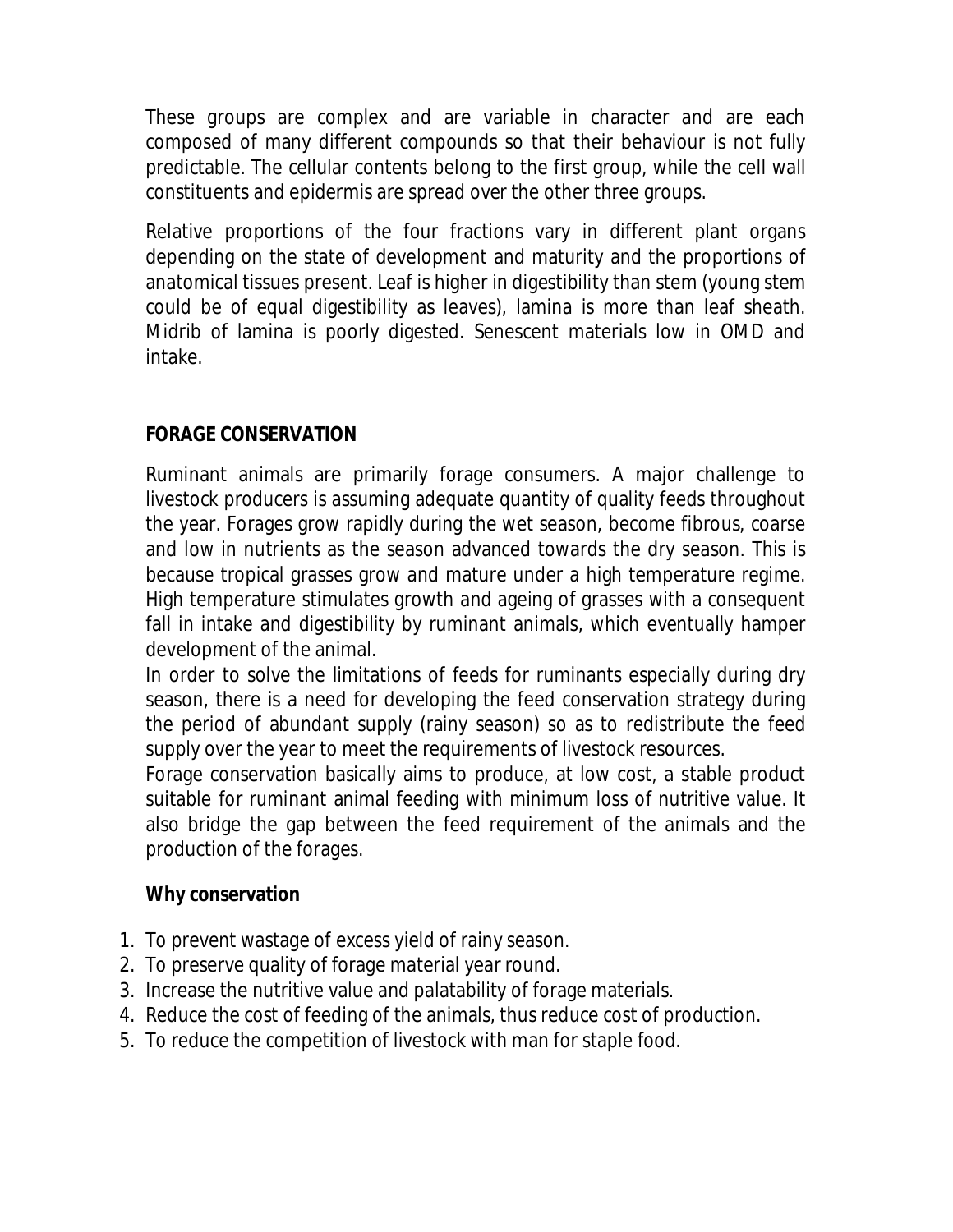# **DIFFERENT METHODS OF FORAGE CONSERVATION**

#### **A. HAY MAKING**

Hay can be defined as animal feed produced through dehydration of green forage to moisture content of between 15-20% which is low enough to inhibit activities of plant microbes and enzymes and without deterioration of nutrients. *Pennisetum clandestinum, Panicum maximum, Cenchrus ciliaris, Cynodon* spp*.* and *Digitaria decumbens* are examples of forages used to make hay.

To produce hay of high quality, it is essential to harvest at the right time. When fodder is harvested too early, its moisture content is too high resulting in hay with reduced dry matter content. If harvesting is delayed, the plants develop high lignin content, which is of poor quality because of its low digestibility. Crop should be cut at the early bloom stage.

# **Steps in Hay making**

- 1. Select a suitable plant material(s).
- 2. Cut the materials when grasses have just brought out their flowers in order to obtain the most nutritious and palatable product. Cutting can be done manually (knife) or with a mower.
- 3. Use machine roller to crush plant stem to facilitate drying (Crushing stems at time of cutting will cause stems to dry at more nearly the same rate as leaves).
- 4. Drying or cure the material to the desired moisture content. Rapid drying of the crop conserves the carotene more efficiently. Drying could take any of the following forms
- i. Allow the fodder to dry 'by self' along row in the field.
- ii. Spread over an upright stake with several horizontal cross bars on the field.
- iii. It could be spread on the roof of houses.
- iv. It could be spread on wire or drying tray strung between poles and blow hot air from beneath of between 135-190 $^{\rm o}$  C with the aid of heater.
- v. Spread on the floor of heater room (stove, cooker, bulb) Note that the main aim of this is to allow the fodder to dry without spoiling in a wet climate and prevent attack of termites, thus the drying method adopted will depend on the prevailing weather.

5. Racking, packing and baling with Hay baler. Note that Hay baler could be manual or automatic baler. (BALING is a method of packing so as to achieve reduction in the amount of storage space required. Compressing the loose hay into a package which can be handled and stored conveniently).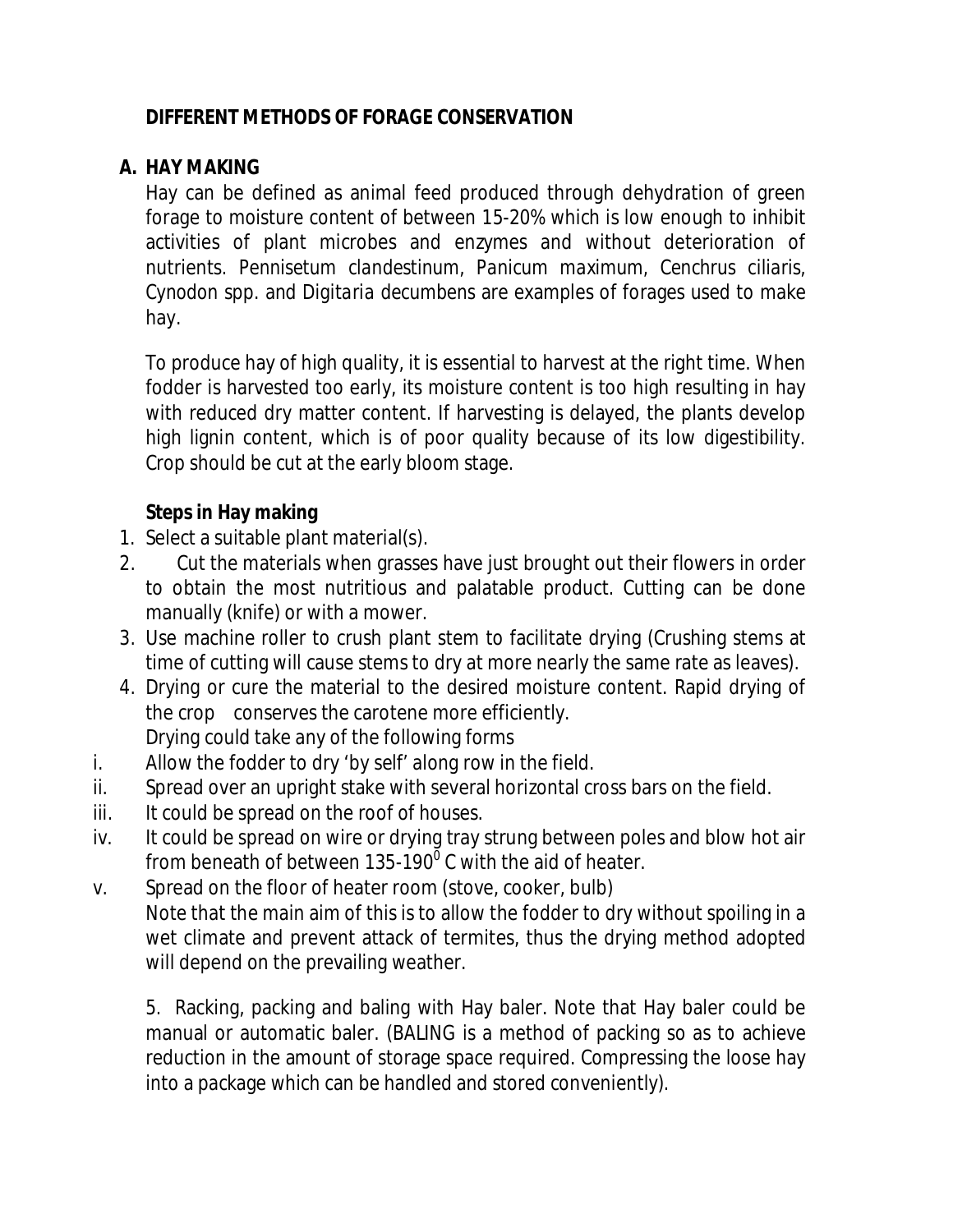6 Store the hay in termite free environment as hose hay, baled hay, chopped hay, milled hay, pelleted hay/flacking(to make it palatable for animals)

## **Methods of Determining Moisture Concentration**

Forage moisture concentration can be quickly estimated using one of three methods: the hand method, measurement with a moisture tester and drying forage in a microwave.

#### **Hand Method**

The hand method, also known as the grab test or squeeze test, is a crude method to estimate forage moisture concentration. It also takes a lot of experience to perfect the technique needed to use this method. To approximate the moisture concentration of hay, take a handful of forage, twist it tightly, and release. Hay should not be baled if the forage is brittle and falls apart (too dry) or stays wadded up or slowly untwists (too wet). Hay that springs open and fluffs out upon release is at right moisture concentration and is ready to be baled. If hay is too dry, wait until the humidity increases in the evening before baling.

# **B. SILAGE MAKING**

Silage is the moist succulent feed produced by fermentation of green forage which are compressed and stored for a period of time under an anaerobic condition. Harvest silage at 30 to 35%DM or 65% moisture. The first essential objective in preserving crops by natural fermentation is the achievement of anaerobic conditions. The nutritional value of the silage produced depends on the species, stage of growth and handling during ensiling.

Ensilage is the name given to the process of silage making while Silo is the container in which silage was made. Silage making is less dependent on the weather condition unlike Hay making.

*Panicum maximum, Pennisetum purpureum* and *Setaria anceps* are e.g. of forages that are suitable for silage-making. Crops such as maize, sorghum and millet with or without legumes are also used.

Lactic acid bacteria brings about rapid fermentation in the ensiled materials and produces natural organic acids which prevent further changes in plant composition.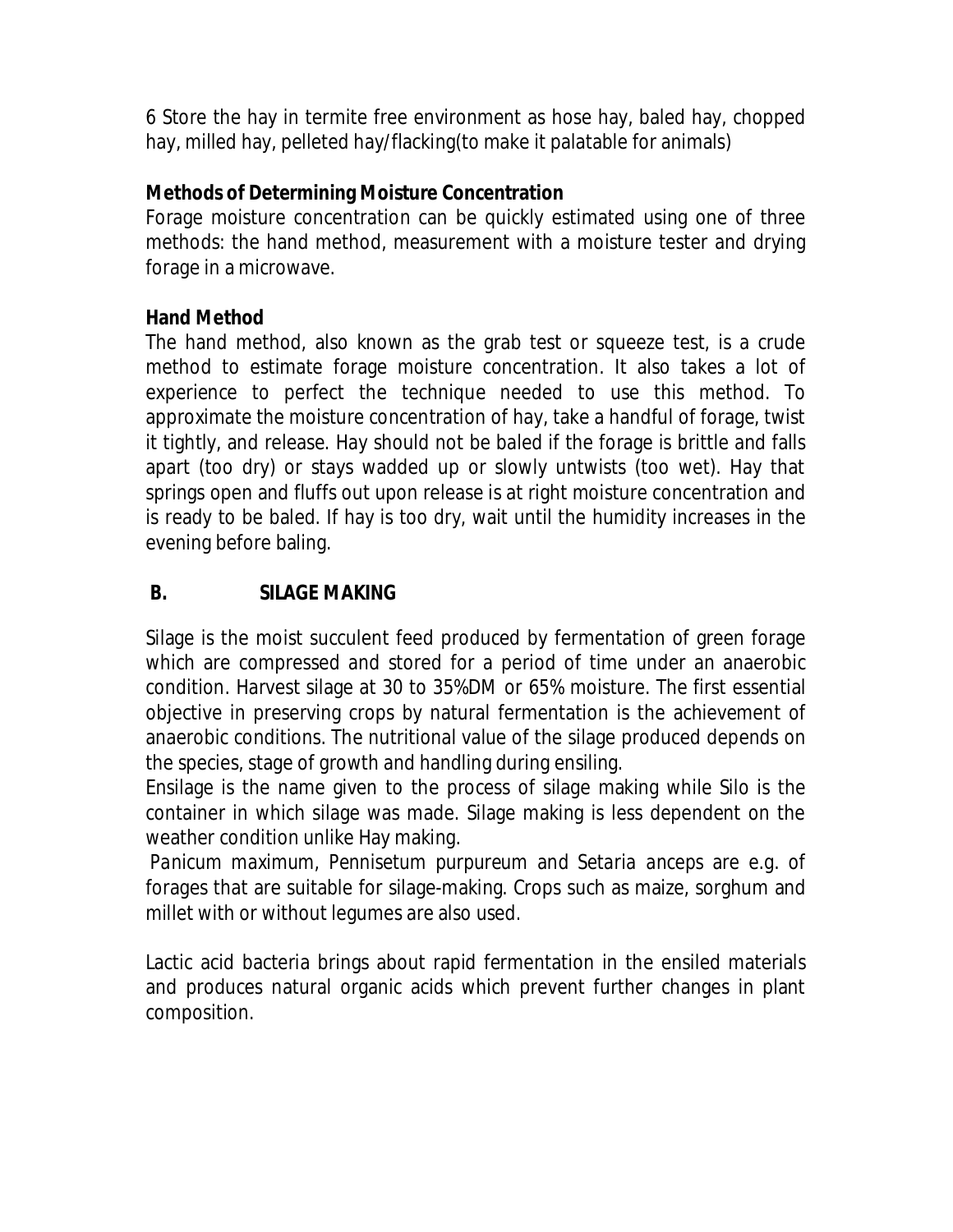# **In summary, the processes/steps in silage making are**

- 1. Prepare the silo, wash, clean and disinfect, if possible fumigate (in fumigate, you'll wait for two weeks before use).
- 2. Cut the forage of green crops.
- 3. Wilt partially (to 30-35 dry matter, not dry) to increase the percentage dry matter.

Note that the lower the moisture content of the silage material, the lower the bacterial activity in silo and the better the silage, so wilt partially to reduce the  $H<sub>2</sub>O$  content).

- 4. Chop the materials to small bits of 2-4 cm
- 5. Crush the stemy part to aid consolidation.
- 6. Pack or stack the forage to the silo Note that this should be done rapidly within a day to reduce aerobic bacterial.
- 7. Ensure proper consolidation Consolidation could be done either manually or mechanically in large scale like Tractor/Bulldozer.

Silage is meant to create an anaerobic conditions for the fermentation process.

- 8. Add all necessary additives, urea, molasses or poultry manure. Additives – to improve fermentation, increase nutrient status and to improve flavour. It also serve as preservatives and sweeteners.
- 9. Seal off the silo this is to prevents re-entry and circulation of air during storage so as to initiate fermentation process. Silo should also be free from penetration by rain. Weight such as tyres, plants, stone should be put on top of the silage.
- 10. Leave for at least 3 weeks to mature.

# **The squeeze/ grab test**

After wilting the forages, there is need to determine the right moisture content (MC) or dry matter (DM) % before using it to make silage. A simple test can be carried out to determine the right condition. Squeeze a handful of chopped material as tightly as possible for 90 seconds. Then release your grip. If a squeezed fistful forces free juice into your hand and the ball holds its shape when pressure is first released, then the forage is too wet. When the forages reaches 60 to 65% MC, the ball will momentarily hold its shape after squeezing, then gradually expand. There should be no free juice on your hand. This is the right MC. When the forage gets too dry, the ball will spring open and quickly fall apart when released.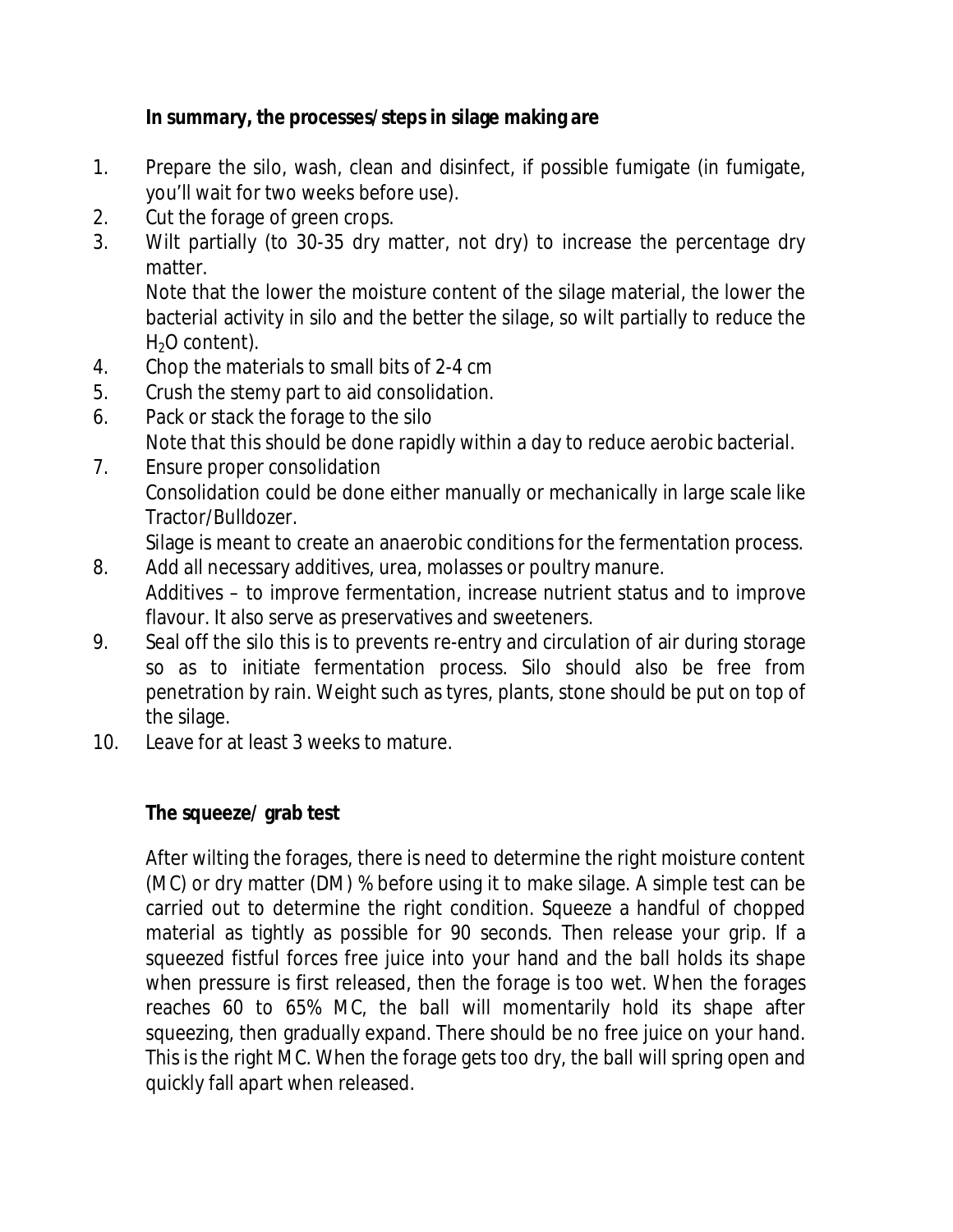#### **Four Stages involved in Silage making**

- 1. Aerobic stage plant respiration continues after the Silo is filled and until the oxygen present in the air and trapped in the forage is used up. pH is also high (6.0-6.5). High air results in rise in temperature.
- 2. Fermentation stage lactic acid bacteria ferment the naturally occurring sugars (mainly glucose and fructose) in the crop to a mixture of acids, but predominantly lactic. The lactic acid produced increases the hydrogen ion concentration to a level at which the undesirable bacteria are inhibited.
- 3. Storage stage when the Silage is sealed and no air penetration.
- 4. Unloading stage for feeding ruminant animals.

# **C. HAYLAGE**

Haylage is a grass crop which is cut, harvested, and stored for feeding farm animals. It is made from the same crops as normal hay, but with a higher moisture content.

Common crops are alfalfa, clover, and Bermuda grasses, but other grasses and legumes are suitable for this storage technique.

In UK up to 60% of all horses and ponies suffer from undetected respiratory disease. The most common cause of respiratory disease is an allergic reaction to the dust and millions of mould spores found in hay, so it is very important to take steps to reduce the levels of dust and spores. It is cut just like hay but, instead of being allowed to dry out completely, it is baled when the dry matter reaches 65 to 75%. Then wrap with plastic to exclude all air from the bale and allow a very mild fermentation to take place to preserve the bale with no wastage. Leave for 8 to 10 weeks.

#### **OTHER FEED RESOURCES IN THE DRY SEASON**

#### **Crop Residues**

Is the residues of annual crops of corn, wheat and soybeans after harvesting. The annual crops of corn, wheat and soybeans produce million tons of residues after harvest, most of the material is left in the field after green harvest.

As the demand for direct use of cereal grains increases, the role of crop residue and by-product feedstock will become increasingly important.

Crop residues are low in N and high in crude fibre, these restrict intake and digestibility as a result underfeeding results. Improved handling by chemical and physical treatments can improve their quality and this is necessary to enhance the utilization of fibrous feedstuffs by ruminants. The purpose of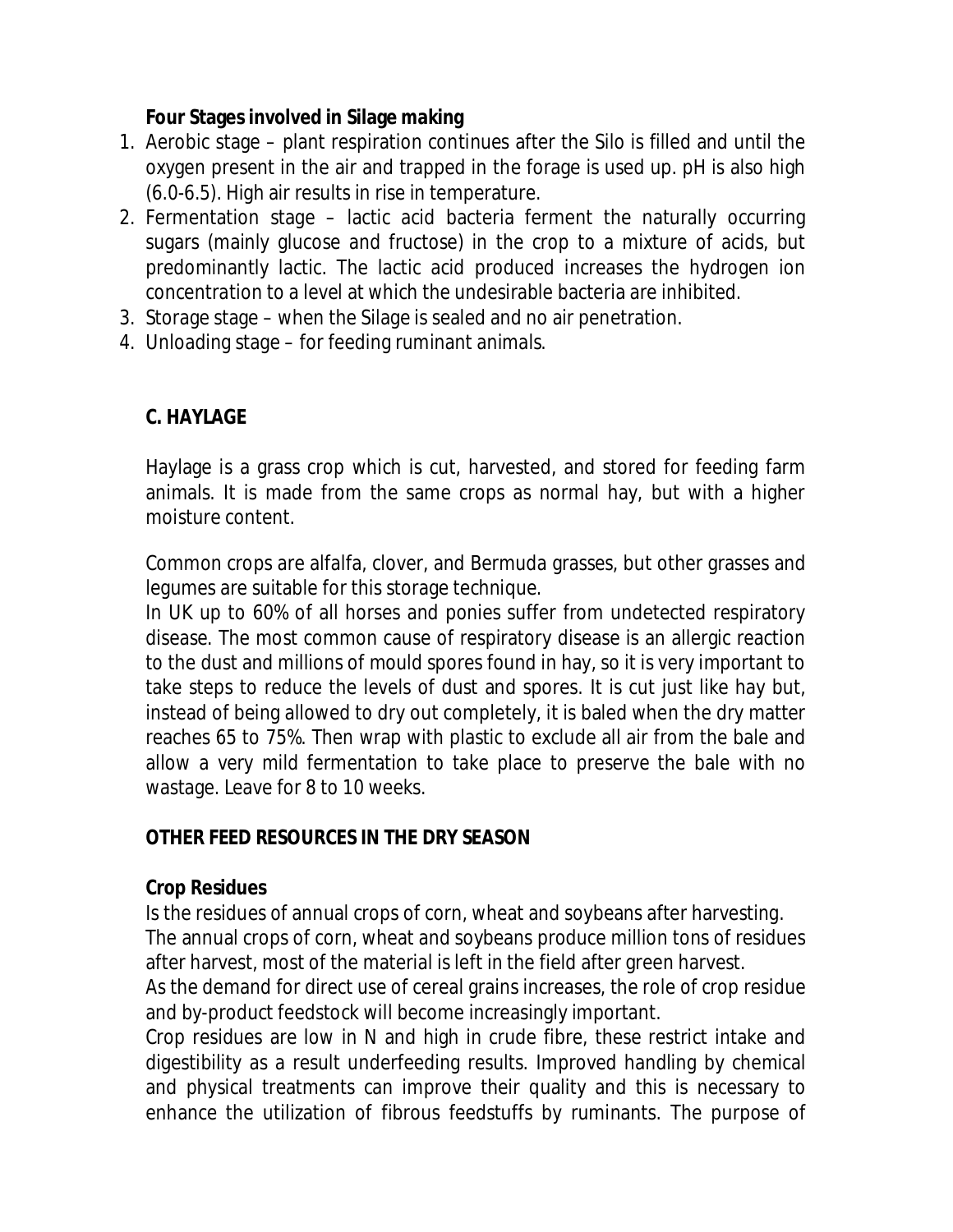processing is to increase acceptability of high fibre feeds to the animal, thus increasing daily feed intake and to enhance rate and (or) extent of digestion, thus increasing nutrient availability.

Physical treatments may include grinding, chopping or steam treatment while chemical treatment involves the use of chemicals such as nitrogenous compounds (ammonia and urea), and alkalis (sodium hydroxide). Soak for 1-2 days in a dilute solution of NaOH, then wash exhaustivety to remove excess alkali. This breaks the fibre linkage and causes carbonhydrates to become more available to the microorganisms in the rumen.

# **STORING AND FEEDING CONSERVED FEEDS**

Hay should be protected from rain and sun as exposure to these factors reduces it feed value. Leaching by rain causes a loss of soluble minerals, sugars and nitrogenous constituents, resulting in a concentration of cell wall components which is reflected in a higher fibre content. Storage under cover with some movement of air will allow completion of the drying process and reduce the absorption of moisture, this will prevent or reduce formation of mycotoxins. Handle the forages with care during hay making and storing so as to reduce leaf loss.

It is important to minimise the exposure of silage to air during storing and unloading which reactivates aerobic microbes and moulds which spoil the silage. An average daily removal rate of 6 inches from the face should prevent heating and spoiling of exposed silage. Silo must remain airtight and must be free from penetration by rain.

Feed haylage in a raised hay platform or wagon with sides to minimize loss. Haylage which lays on the ground and is stomped on by animals will usually not be eaten and be contaminated.

Supplementing with forage legume is a sustainable way of improving the feed value of poor quality crop residues, e.g. *Stylosanthes guianensis, Leaucea leucocephala* etc. Fodder from trees is especially useful during the dry season when it is used to supplement roughage or hay.

Measure animal requirement and don't allow animal to go to where the feed is kept to feed themselves.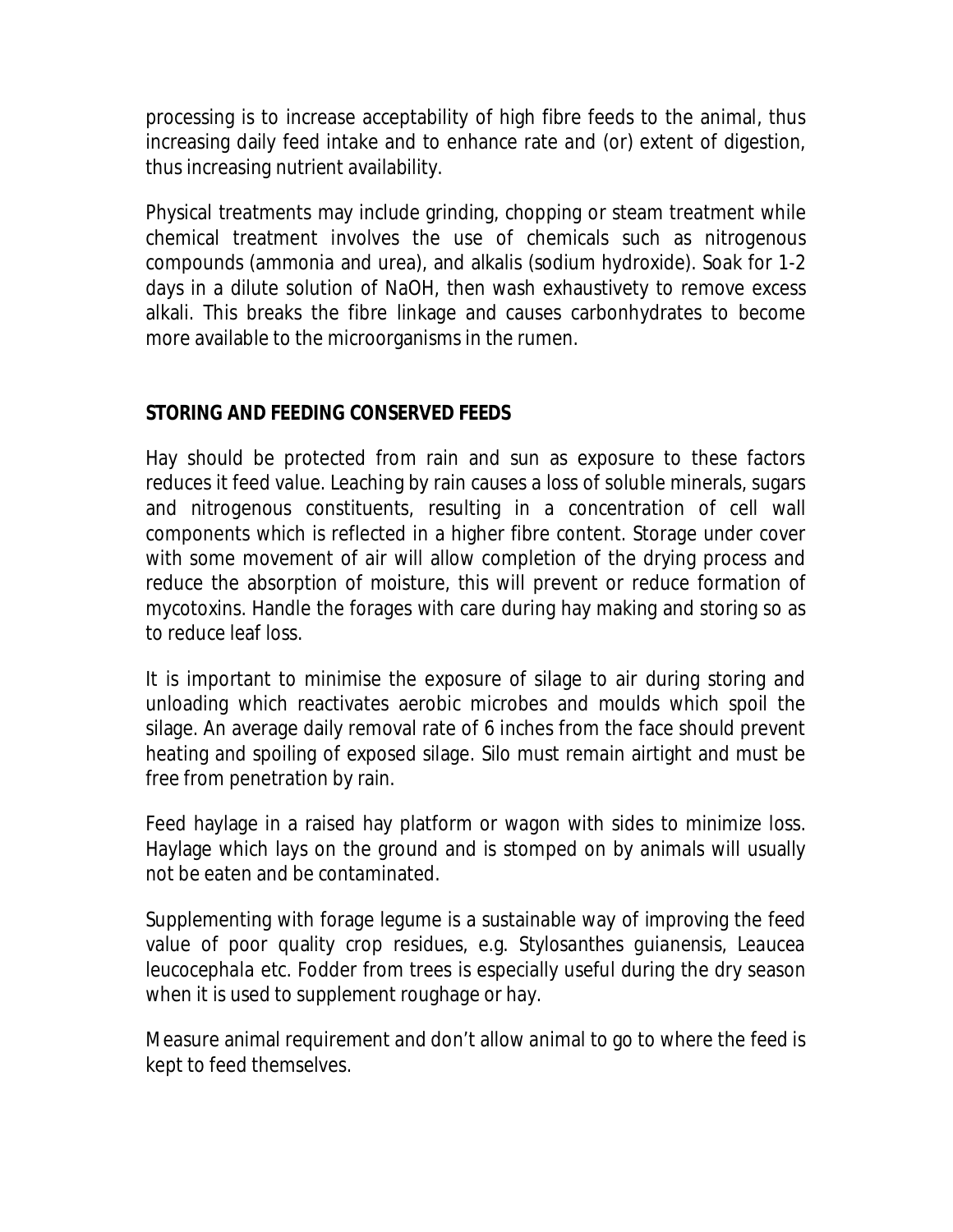# **FEEDING VALUES OF CONSERVED FORAGES**

Properties of good silage

- A. Physical properties
- i. Acceptable aroma(ammonia odour)
- ii. A pleasing taste/high palatability.
- iii. A greenish yellow colour.
- iv. Should not be mouldy, shiny or rottened.
	- B. Chemical properties
- i. Must posses at least 35% dry matter content.
- ii. The pH should be 4.0-4.5.
- iii. Temperature between 29.4-35 $\mathrm{^0C}$  in the silo.
- iv. Lactic acid -1.5-2.5% Acetic acid -0.5-0.8% Butyric acid -0.1 %
- v. Ammonia Nitrogen should be 5-8% of total Nitrogen.
- vi. 3% sugar content in herbage for ensiling.
- vii. 55-70% digestibility

# **Indicator of Hay Quality**

Hay that is early cut, green, leafy, soft, free of foreign material, and has a pleasant odour (clean crop odour) will be of high quality.

# **HEALTH HAZARDS ASSOCIATED WITH CONSERVED FORAGES**

In the production of hay of variable moisture on contents, mycotoxins (are toxic substances produced by fungi) may be present which are harmful and have a great effect on ruminant animal and man. Mouldy hay is unpalatable and may be harmful to farm animals and man because of the presence of mycotoxins. Rain may encourage the growth of moulds.

The DM or MC of forage affects fermentation and thus, the acceptability of silage. Silage ensiled too wet will encourage clostridia fermentation (undesirable spp), they produce butyric acid and degrade amino acid to materials of poor nutritive value. This result into a type of silage which ruminant will refuse to eat and consequently a silage of low nutritional value.

Silage put to dry heat during the fermentation process, the protein may become bound and is not available to animal. The productive performance of animals consuming this type of silage is poor as a result of depressed voluntary food intakes and poor utilization of silage nitrogen resulting in high losses. The